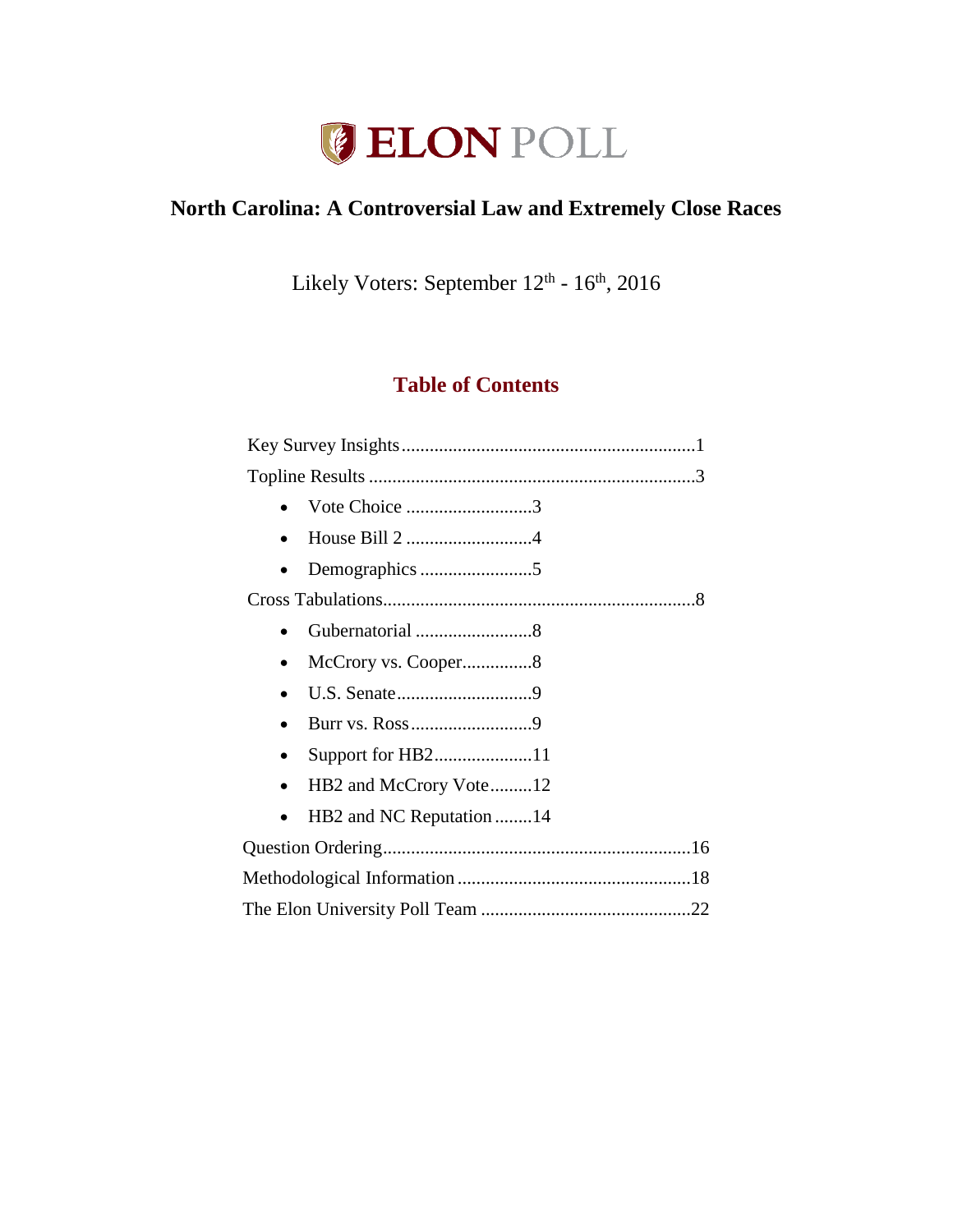

# **Key Survey Insights**

### *What is the Current State of the N.C. Governor's Race?*

The N.C. governor's race is extremely close. Pat McCrory, the Republican incumbent, has a slight, but statistically insignificant lead of 2.7 percentage points over Roy Cooper, the Democratic challenger. The Libertarian candidate Lon Cecil is receiving 1.9 percent of the vote, while 3.2 percent of North Carolina voters remain undecided in this race.

McCrory's 2.7-point lead among likely voters suggests a notable surge for the Republican. An Elon Poll of registered voters in April 2016 measured McCrory down by 6 percentage points to Cooper. With both candidates running competitive and expensive campaigns, it is safe to speculate that the N.C. gubernatorial contest will remain one of the closest in the nation all the way into November.

Both McCrory and Cooper have strong support with their party. 92 percent of Republicans are backing McCrory over Cooper while 87 percent of Democrats favor Cooper over McCrory. McCrory is winning 60 percent of the crucial independent vote within the sample. The campaigns are also divided on race. Cooper is winning 93 percent of African-American likely voters. However, McCrory leads Cooper 63 percent to 37 percent among whites. A slight gender gap exists. McCrory is winning men by 10 points but losing women by 7 points.

With a gubernatorial race this tight, otherwise minor perturbations could be very consequential. The difference in McCrory or Cooper leading the state for the next four years could boil down to something as small as an unpredictable gaffe, a well-timed debate soundbite, a particularly effective advertisement, or an innovative voter mobilization strategy.

### *How Widely Supported is HB2?*

HB2 is a perhaps the most salient campaign issue in the 2016 race for governor of North Carolina. Merely 4 percent of likely N.C. voters had not heard of HB2. Among those likely voters who had heard of HB2, a near majority (49.5 percent) oppose HB2. However, 39.5 percent of voters support the bill. Only 10.6 percent did not know or did not have an opinion either way.

A majority of several groups oppose HB2: 61 percent of African-Americans, 54 percent of women, 77 percent of Cooper voters, 55 percent of moderates and 78 percent of liberals. However, HB2 is supported by 66 percent of McCrory voters, 58 percent of Republicans, and 61 percent of conservatives.

# *Is HB2 Helping or Hurting McCrory?*

Gov. McCrory's handling of HB2 has received a mixed response from N.C. voters. 36.2 percent said it makes them less likely to vote for him, while 26.9 percent indicated they are more likely to vote for him. 34.6 percent of those surveyed said the governor's handling of HB2 will make no difference in their decision to vote to re-elect him.

HB2 is a difficult issue for the McCrory coalition. A quarter of people planning to vote for McCrory are nonetheless opposed to HB2. The law is opposed by 31 percent of Republicans and 48 percent of independents. However, only 4 percent of McCrory voters explicitly said his handling of HB2 made them less likely to vote for him and 42 percent of his voters said it made no difference.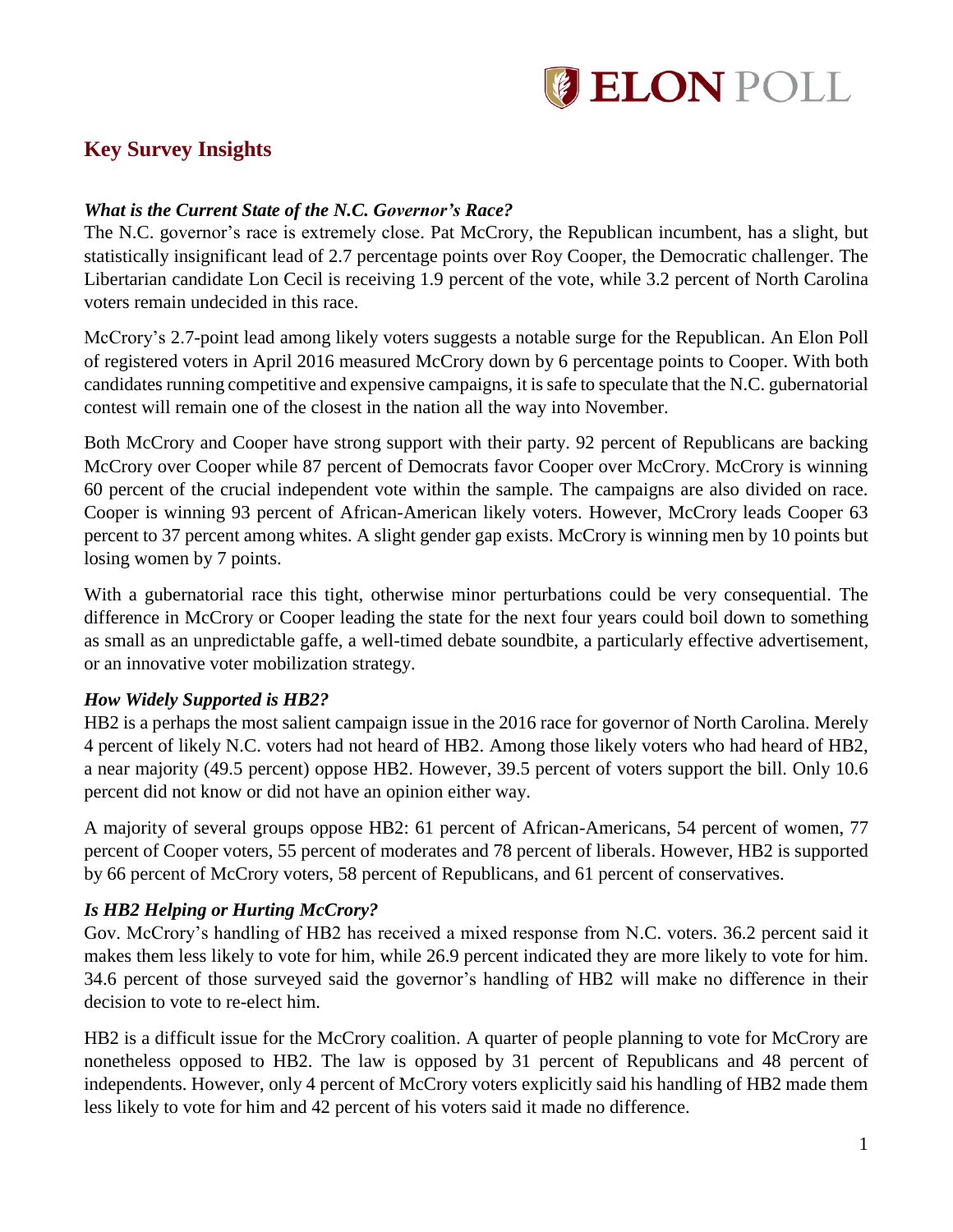

Though we find McCrory with a tiny lead over Cooper, it is easy to imagine a world in which the incumbent's lead could be higher if a more popular issue like Connect NC infrastructure funding was the central campaign narrative instead of a divisive issue like HB2.

## *What do North Carolina voters think HB2 is doing to the state's reputation?*

Although N.C. voters are not in agreement concerning their own opinions about HB2, most believe the national reputation of the state has been harmed by the passage of the law. Only 11.4 percent of those surveyed believe the national reputation of North Carolina is better, 59.9 percent believe it is worse, while 23.1 percent believe it is about the same.

Even among supporters of HB2, a plurality, 36 percent, said the law had made North Carolina's national reputation worse. A similar plurality, 37 percent, of McCrory's own voters thought HB2 had worsened the state's reputation while just 21 percent of these otherwise sympathetic voters thought the law made North Carolina's reputation better.

One important caveat is that numbers about HB2's perceived impact may be unusually negative at the moment. The NCAA and ACC announced during the survey field dates that they would pull games from North Carolina because of the law.

## *What is the current state of the U.S. Senate race?*

Richard Burr, the Republican incumbent, and Deborah Ross, the Democratic challenger, are neck-andneck in the U.S. Senate race in North Carolina. With 44.4 percent, Deborah Ross has what amounts to a slight lead of 1.0 percentage point over Richard Burr's 43.4 percent, although this is within the poll's margin of error of +/- 3.86 percentage points. The Libertarian candidate, Sean Haugh, is receiving 4.4 percent of the vote, while 7.4 percent of North Carolina voters remain undecided in this race.

Burr has held a lead over Ross in many polls, including a 4-point lead in our last April poll of registered voters. That Burr has fallen in this poll while McCrory has risen is a surprise to us. Future polls are necessary to answer this paradox. We may have simply recorded a short-term blip, but we also might have found an emerging trend. Approval numbers from the Elon Poll over the last four years have indicated relatively low understanding of Burr by many North Carolina voters. This suggests negative ads by Ross have more room than normal to define the incumbent and move the needle. We suspect Burr's numbers have potential to shift in coming weeks given a campaign cycle with huge advertising budgets.

In the 2014 U.S. Senate election, Haugh received 3.7 percent of the total vote. At the time, many speculated that Haugh could "spoil" the election for one candidate or the other. Importantly in a race with this tight of margins, Haugh voters seem to be splitting evenly between Ross and Burr as their second choice candidate, suggesting the Libertarian's overall impact will be minimal. This observation should be taken with the caveat that our sample size for Haugh voters is too small to justify strong conclusions.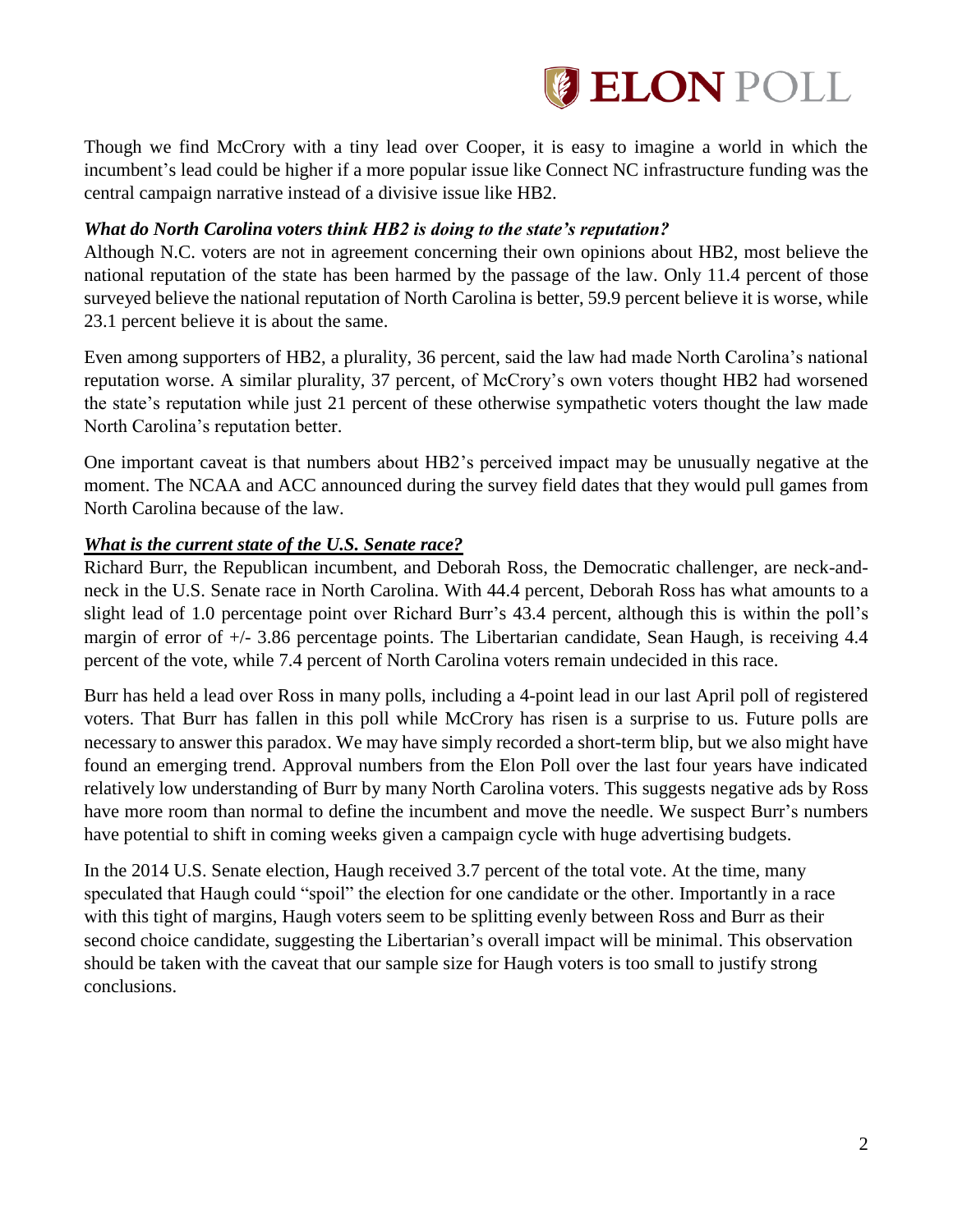

# **Topline Results**

# **Vote Choice**

# *Governor's Race*

If the governor's election were being held today and the candidates were [Roy Cooper, the Democrat, Pat McCrory, the Republican, and Lon Cecil, the Libertarian], who would you vote for?

#### *Governor's Race: Undecided Probe*

If you had to choose, who do you lean more towards: [Pat McCrory, Roy Cooper, or Lon Cecil]?

## *Governor's Race: Cecil Voter Probe*

If you had to choose, who do you lean more towards: [Pat McCrory or Roy Cooper]?

### *Senate Race*

If the U.S. Senate election were being held today and the candidates were [Deborah Ross, the Democrat, Richard Burr, the Republican, and Sean Haugh, the Libertarian], who would you vote for?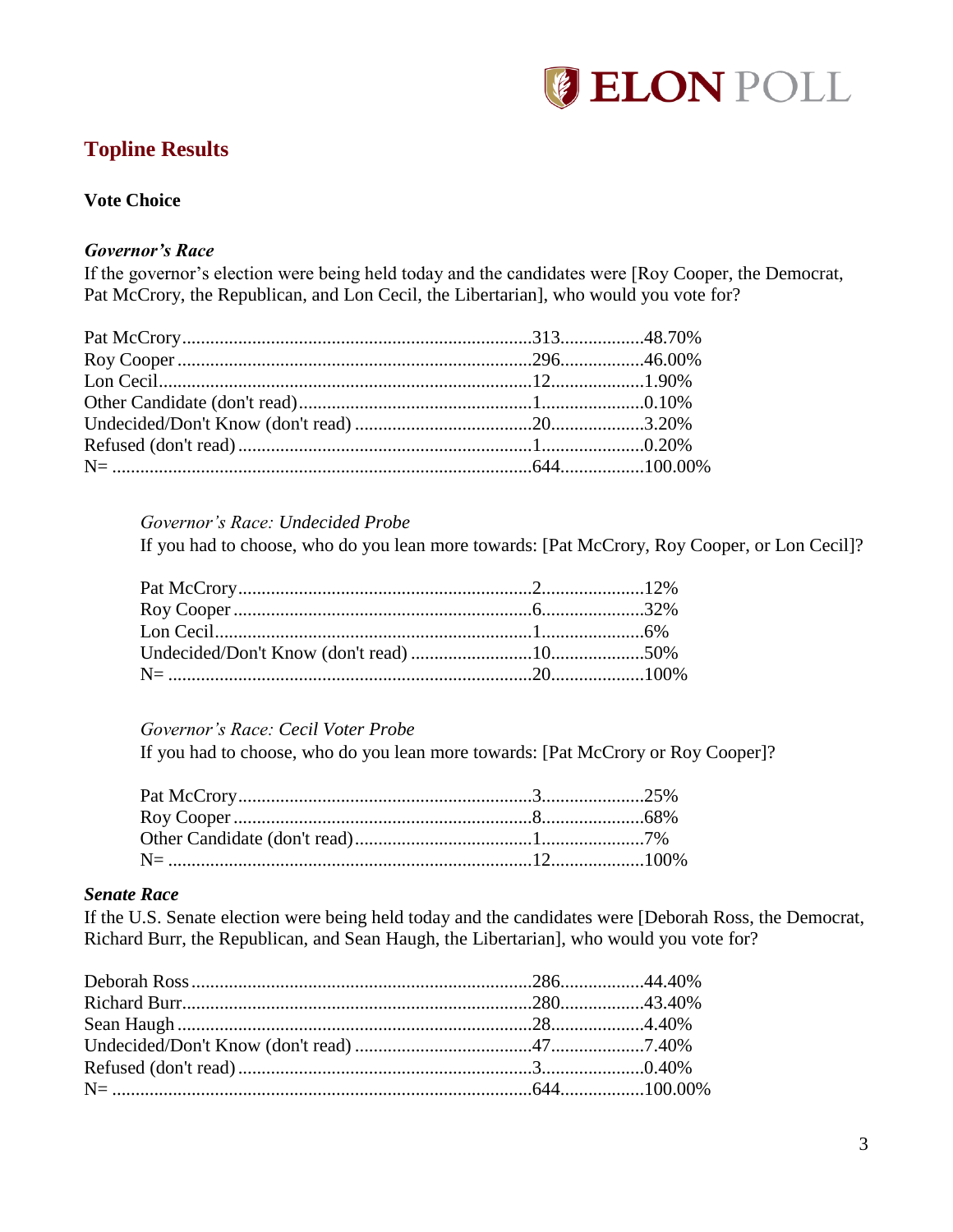

## *Senate Race: Undecided Voter Probe*

If you had to choose, who do you lean more towards: [Deborah Ross, Richard Burr, or Sean Haugh]?

*Senate Race: Haugh Voter Probe*

If you had to choose, who do you lean more towards: [Deborah Ross or Richard Burr]?

## **House Bill 2**

### *House Bill 2 Intro*

North Carolina recently enacted a law called House Bill 2. It is also known as the Bathroom Bill or HB2. Have you heard anything about HB2?

### *Support for House Bill 2*

[If yes to House Bill 2 Intro] Do you support or oppose HB2?

### *House Bill 2 and Support for McCrory*

[If yes to House Bill 2 Intro] Has Governor Pat McCrory's handling of HB2 made you more or less likely to vote to re-elect him as governor?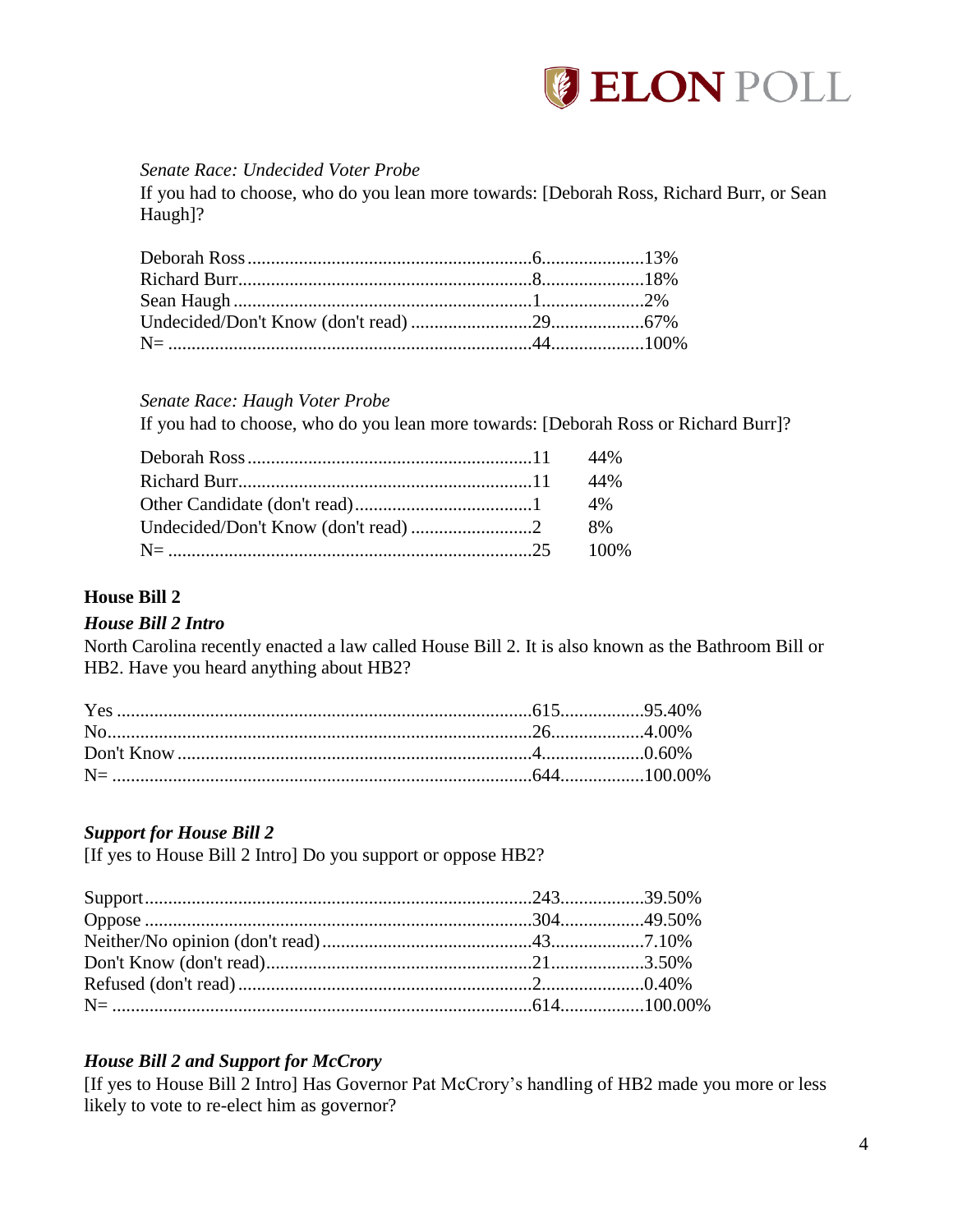

# **House Bill 2 and NC Reputation**

[If yes to House Bill 2 Intro] Regardless of what you think about HB2 itself, do you think the national reputation of North Carolina is better, worse, or about the same since HB2 was passed?

## **Demographics**

## **Self-Reported Party Identification**

Generally speaking, do you usually think of yourself as a Democrat, Republican, Independent, or something else?

# **Registration Party ID: From Sample File**

# **Ideology**

When it comes to politics, do you usually think of yourself as liberal, moderate, conservative, or haven't you thought much about this?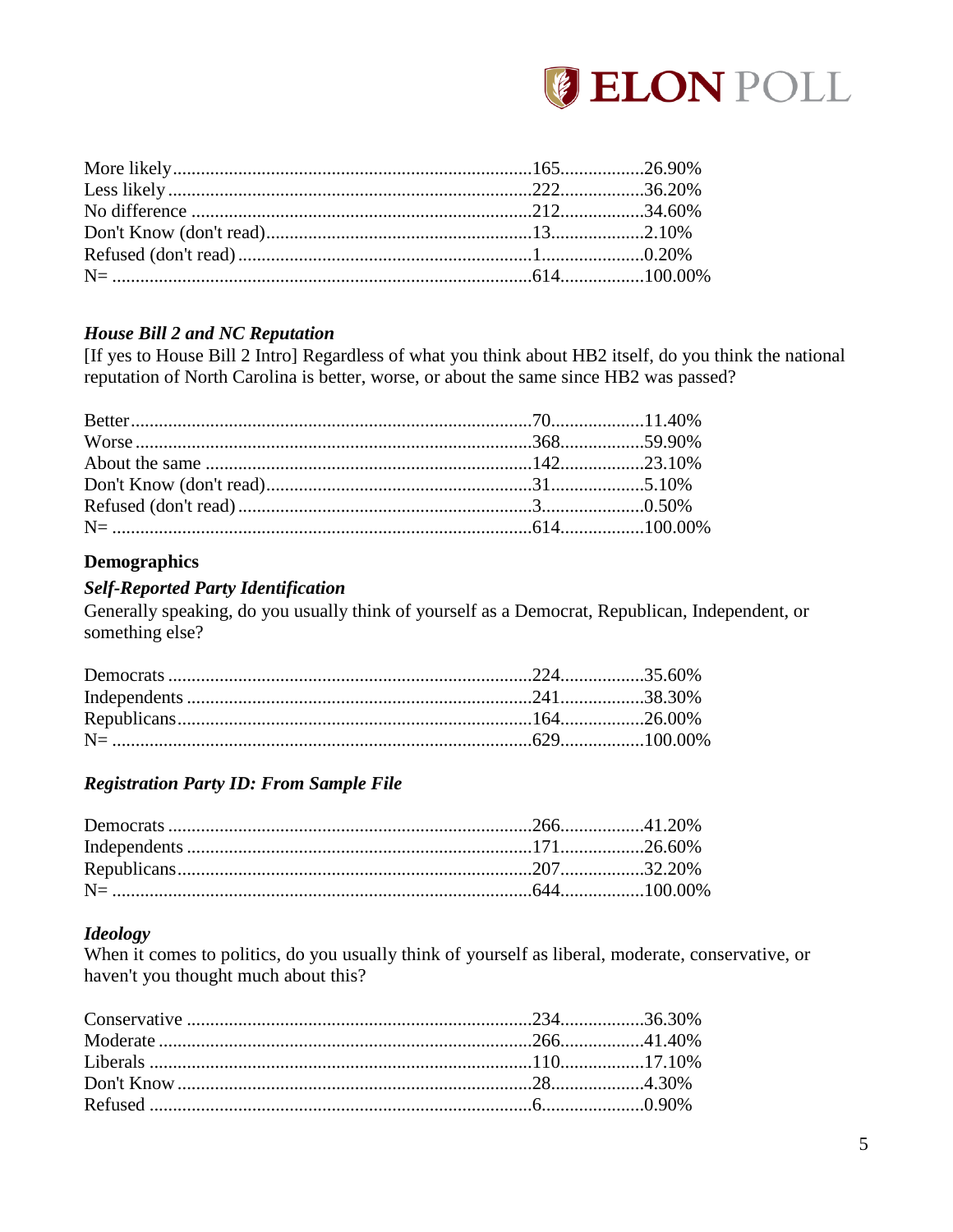

### **Education**

| How much school have you completed? |  |
|-------------------------------------|--|
|                                     |  |
|                                     |  |
|                                     |  |
|                                     |  |
|                                     |  |
|                                     |  |
|                                     |  |
|                                     |  |
|                                     |  |

## Age

Do you mind if I ask how old you are? [Continuous variable recoded for presentation]

### **Income**

Is your annual household income more or less than \$50,000? (If = Under \$50,000) Is it more or less than \$25,000? (If = Over \$50,000) Is it more or less than \$75,000?

# Race

For statistical purposes only, could you please tell me your race or ethnic background?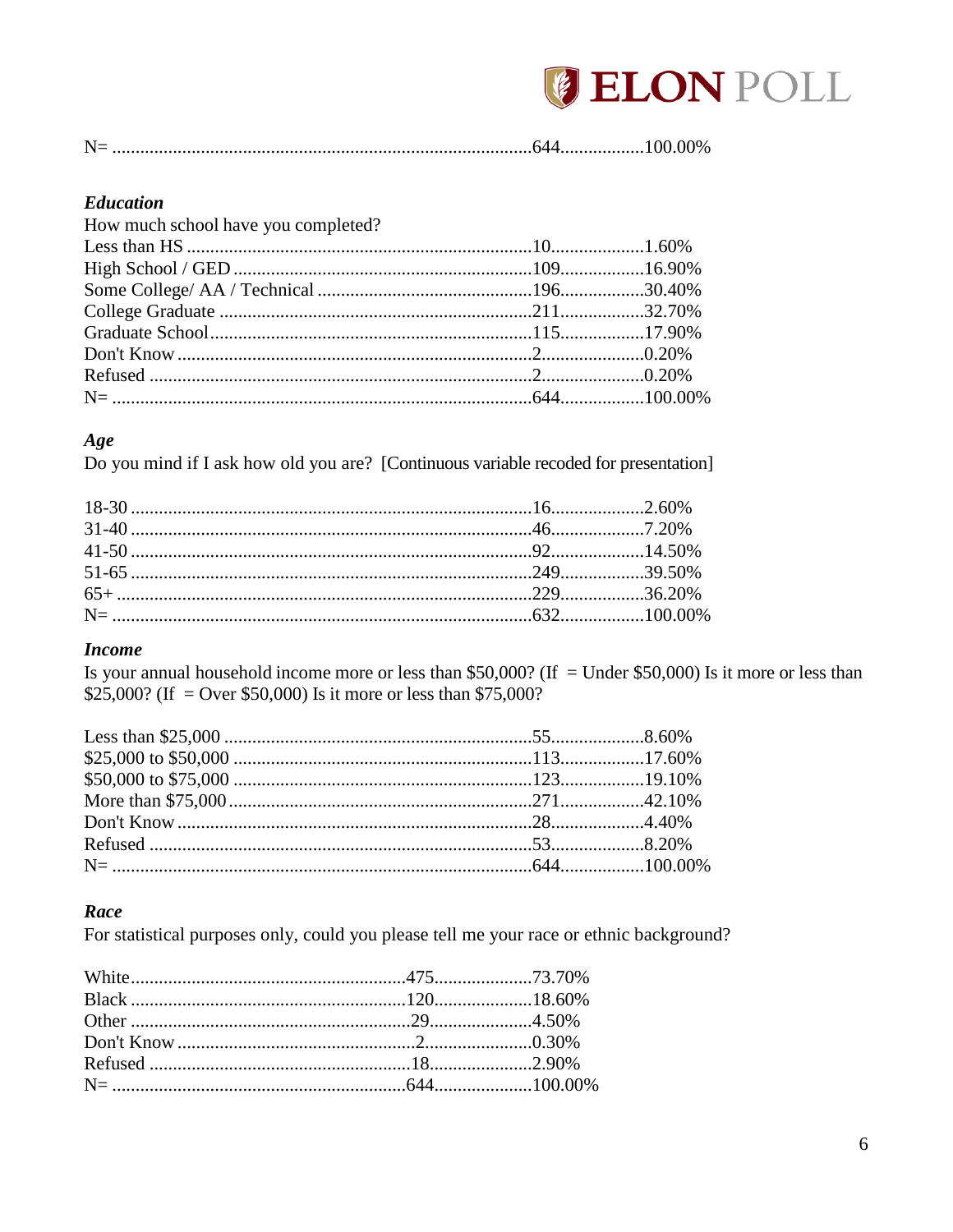

# *Landline/Cellphone*

Do you have a land line phone? [asked to cell phones only] Do you have a cell phone? [asked to land line phones only]

# *Interviewer-Assessed Gender*

Was the person male or female?

## *Interviewer-Assessed Southern Accent*

Did the person have a Southern accent?

## *Plan to Vote in 2016*

| Do you, yourself, plan to vote in the election this November, or not? |  |
|-----------------------------------------------------------------------|--|
|                                                                       |  |

# *Vote Certainty*

| How certain are you that you will vote? Absolutely certain, fairly certain, or not certain. |  |
|---------------------------------------------------------------------------------------------|--|
|                                                                                             |  |

# *Know Their Precinct*

| Do you happen to know where people who live in your neighborhood go to vote? |  |  |
|------------------------------------------------------------------------------|--|--|
|                                                                              |  |  |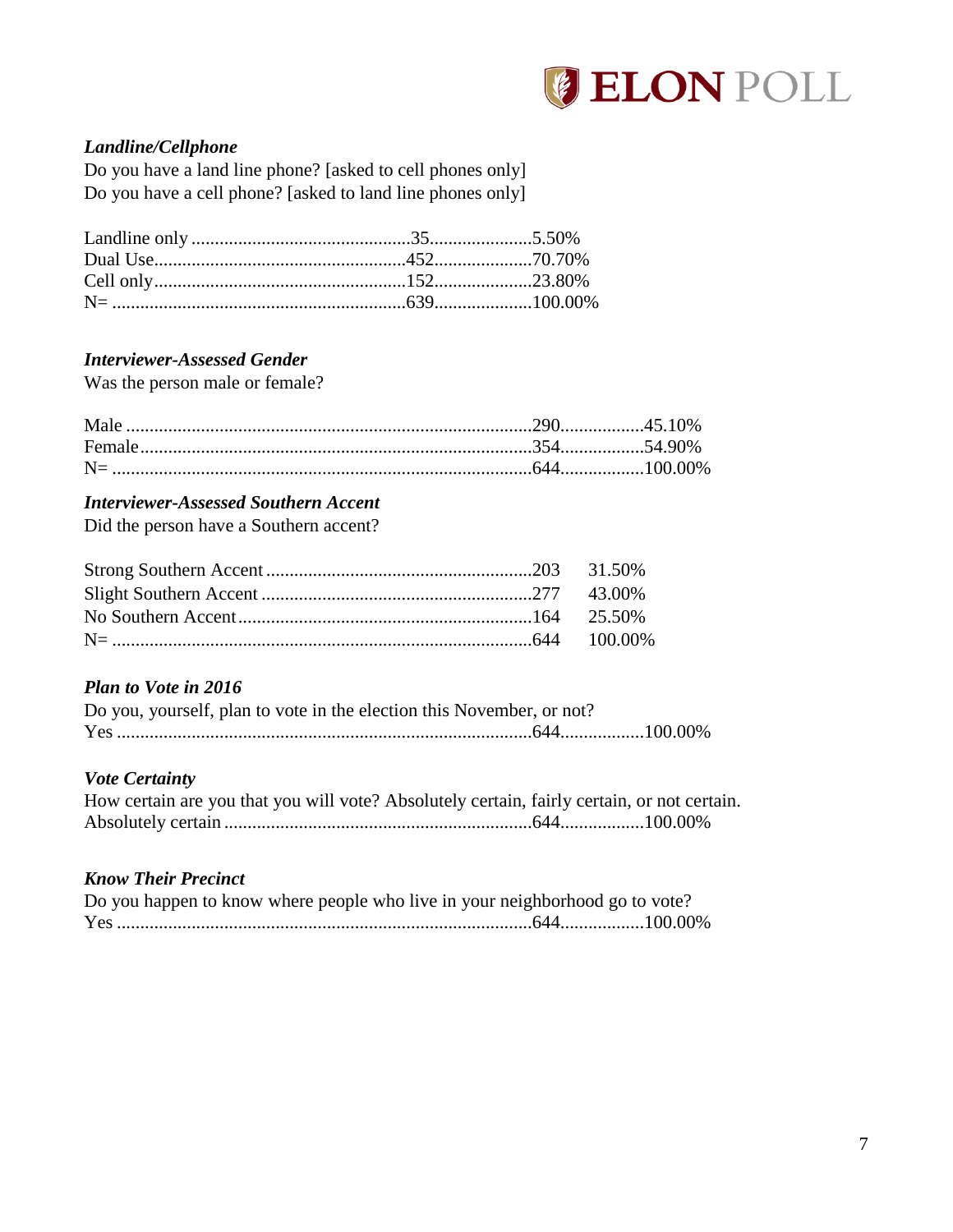

# **Cross Tabulations**

## **Gubernatorial**

If the governor's election were being held today and the candidates were [Roy Cooper, the Democrat, Pat McCrory, the Republican, and Lon Cecil, the Libertarian], who would you vote for?

# **McCrory vs. Cooper**

*(as Share of Two Party Vote)*

|                                             | <b>Pat McCrory</b> | <b>Roy Cooper</b> | <b>Total</b> |
|---------------------------------------------|--------------------|-------------------|--------------|
| <b>Race</b>                                 | $\%$               | $\%$              | $\%$         |
| White                                       | 63                 | 37                | 100          |
| <b>Black</b>                                | $\overline{7}$     | 93                | 100          |
| Other                                       | 56                 | 44                | 100          |
| <b>Education</b>                            | $\%$               | $\%$              | $\%$         |
| Less than High School                       | 57                 | 43                | 100          |
| High School / GED                           | 70                 | 30                | 100          |
| Some College/ AA / Technical                | 59                 | 41                | 100          |
| College Graduate                            | 46                 | 54                | 100          |
| <b>Graduate School</b>                      | 33                 | 67                | 100          |
| <b>Sex</b>                                  | $\%$               | $\%$              | $\%$         |
| Male                                        | 55                 | 45                | 100          |
| Female                                      | 48                 | 52                | 100          |
| <b>Income</b>                               | $\%$               | $\%$              | $\%$         |
| Less than \$25,000                          | 40                 | 60                | 100          |
| \$25,000 to \$50,000                        | 40                 | 60                | 100          |
| \$50,000 to \$75,000                        | 55                 | 45                | 100          |
| More than \$75,000                          | 55                 | 45                | 100          |
| <b>Ideology</b>                             | $\%$               | $\%$              | $\%$         |
| Conservative                                | 88                 | 12                | 100          |
| Moderate                                    | 41                 | 59                | 100          |
| Liberal                                     | 6                  | 94                | 100          |
| <b>Party Identification (self-reported)</b> | $\%$               | $\%$              | $\%$         |
| Democrats                                   | 13                 | 87                | 100          |
| Independents                                | 60                 | 40                | 100          |
| Republicans                                 | 92                 | 8                 | 100          |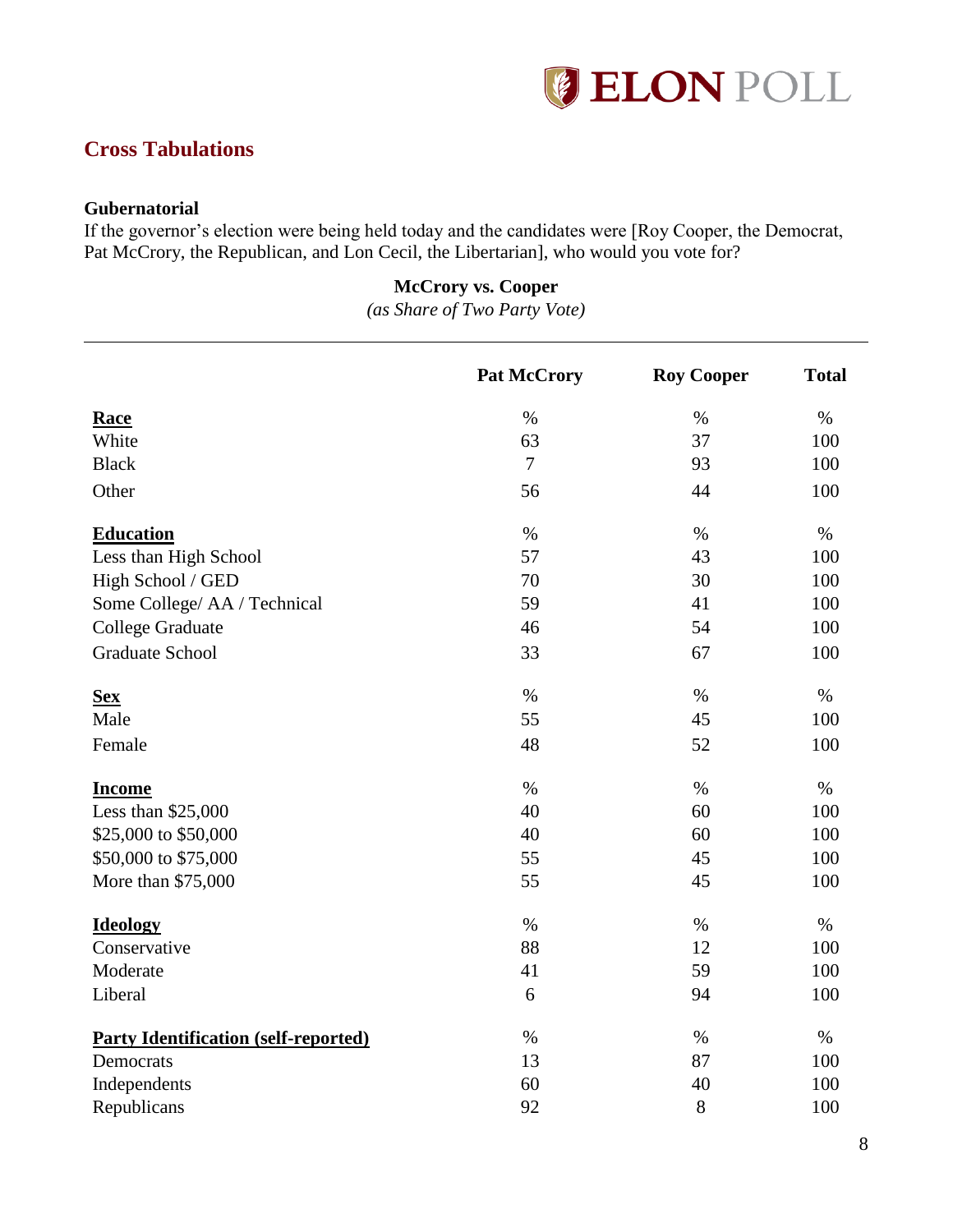

|                               | <b>Pat McCrory</b> | <b>Roy Cooper</b> | <b>Total</b> |
|-------------------------------|--------------------|-------------------|--------------|
| <u>Age</u>                    | $\%$               | $\%$              | $\%$         |
| 18-40                         | 45                 | 55                | 100          |
| $41 - 65$                     | 51                 | 49                | 100          |
| $66+$                         | 54                 | 46                | 100          |
| <b>Accent</b>                 | $\%$               | $\%$              | $\%$         |
| <b>Strong Southern Accent</b> | 65                 | 35                | 100          |
| <b>Slight Southern Accent</b> | 50                 | 50                | 100          |
| No Southern Accent            | 36                 | 64                | 100          |
| <b>2012 Vote</b>              | $\%$               | %                 | %            |
| <b>Barack Obama</b>           | 12                 | 88                | 100          |
| <b>Mitt Romney</b>            | 90                 | 10                | 100          |
| Didn't Vote                   | 76                 | 24                | 100          |
| <b>Obama Approval</b>         | $\%$               | %                 | $\%$         |
| Approve                       | 11                 | 89                | 100          |
| Disapprove                    | 89                 | 11                | 100          |

# **U.S. Senate**

If the U.S. Senate election were being held today and the candidates were [Deborah Ross, the Democrat, Richard Burr, the Republican, and Sean Haugh, the Libertarian], who would you vote for?

# **Burr vs. Ross** *(as Share of Two Party Vote)*

|                              | <b>Richard Burr</b> | <b>Deborah Ross</b> | <b>Total</b> |
|------------------------------|---------------------|---------------------|--------------|
| <u>Race</u>                  | $\%$                | $\%$                | $\%$         |
| White                        | 63                  | 37                  | 100          |
| <b>Black</b>                 | $\overline{4}$      | 96                  | 100          |
| Other                        | 36                  | 64                  | 100          |
| <b>Education</b>             | $\%$                | $\%$                | $\%$         |
| Less than High School        | 48                  | 52                  | 100          |
| High School / GED            | 65                  | 35                  | 100          |
| Some College/ AA / Technical | 54                  | 46                  | 100          |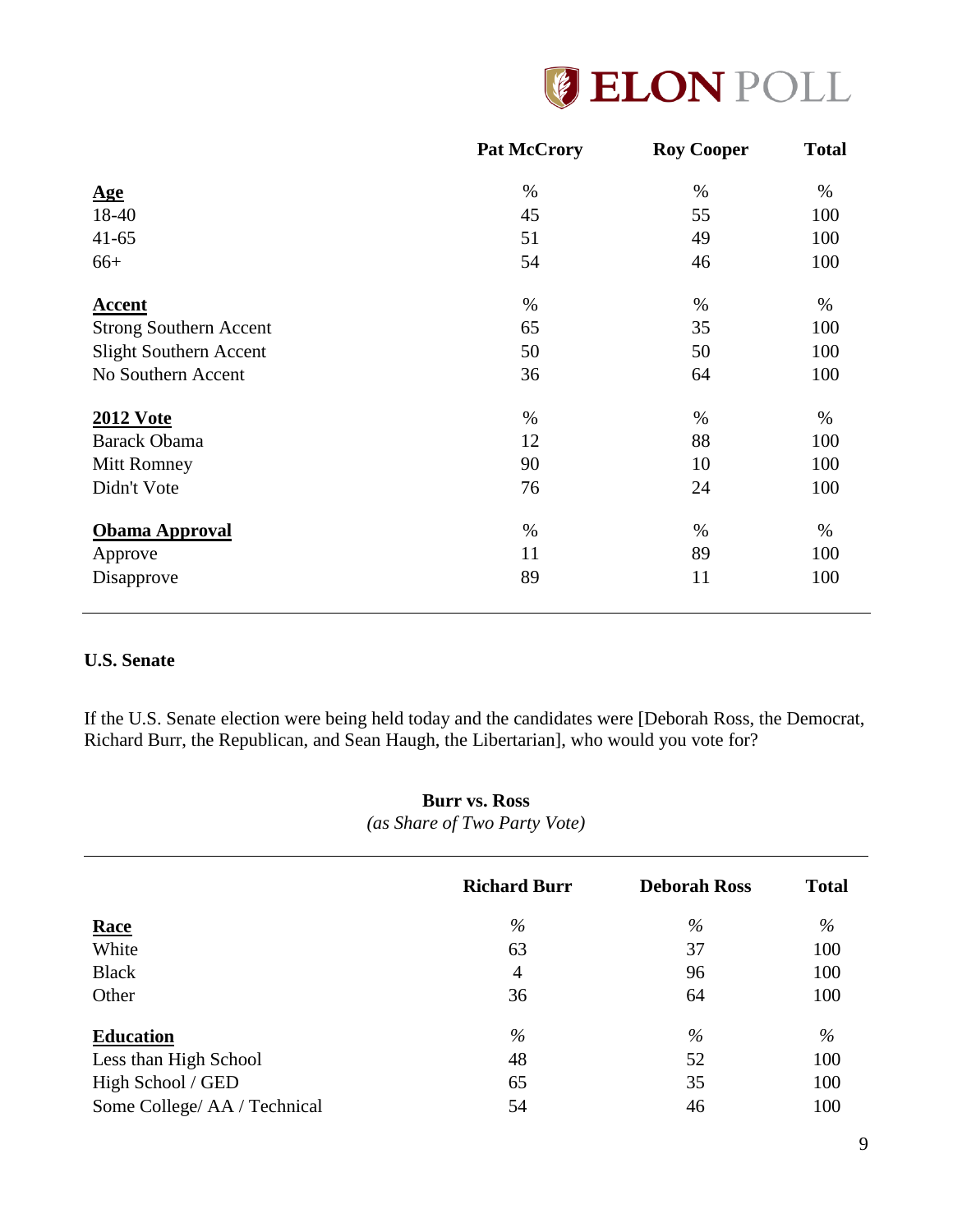|  | <b>GELON POLL</b> |  |  |  |  |  |
|--|-------------------|--|--|--|--|--|
|--|-------------------|--|--|--|--|--|

| College Graduate                            | 47             | 53   | 100           |
|---------------------------------------------|----------------|------|---------------|
| Graduate School                             | 35             | 65   | 100           |
| <u>Sex</u>                                  | $\%$           | $\%$ | $\%$          |
| Male                                        | 55             | 45   | 100           |
| Female                                      | 45             | 55   | 100           |
| <b>Income</b>                               | $\%$           | $\%$ | $\%$          |
| Less than \$25,000                          | 36             | 64   | 100           |
| \$25,000 to \$50,000                        | 38             | 62   | 100           |
| \$50,000 to \$75,000                        | 49             | 51   | 100           |
| More than \$75,000                          | 55             | 45   | 100           |
| <b>Ideology</b>                             | $\%$           | $\%$ | $\%$          |
| Conservative                                | 83             | 17   | 100           |
| Moderate                                    | 41             | 59   | 100           |
| Liberal                                     | $\overline{4}$ | 96   | 100           |
| <b>Party Identification (self-reported)</b> | $\%$           | $\%$ | $\%$          |
| Democrats                                   | 9              | 91   | 100           |
| Independents                                | 58             | 42   | 100           |
| Republicans                                 | 92             | 8    | 100           |
| <u>Age</u>                                  | $\%$           | $\%$ | $\%$          |
| 18-40                                       | 34             | 66   | 100           |
| $41 - 65$                                   | 50             | 50   | 100           |
| $66+$                                       | 52             | 48   | 100           |
| <b>Accent</b>                               | $\%$           | $\%$ | $\%$          |
| <b>Strong Southern Accent</b>               | 61             | 39   | 100           |
| <b>Slight Southern Accent</b>               | 52             | 48   | 100           |
| No Southern Accent                          | 31             | 69   | 100           |
| <b>2012 Vote</b>                            | $\%$           | $\%$ | $\frac{0}{0}$ |
| <b>Barack Obama</b>                         | 8              | 92   | 100           |
| Mitt Romney                                 | 92             | 8    | 100           |
| Didn't Vote                                 | 72             | 28   | 100           |
| Obama Approval                              | $\%$           | $\%$ | $\%$          |
| Approve                                     | 8              | 92   | 100           |
| Disapprove                                  | 91             | 9    | 100           |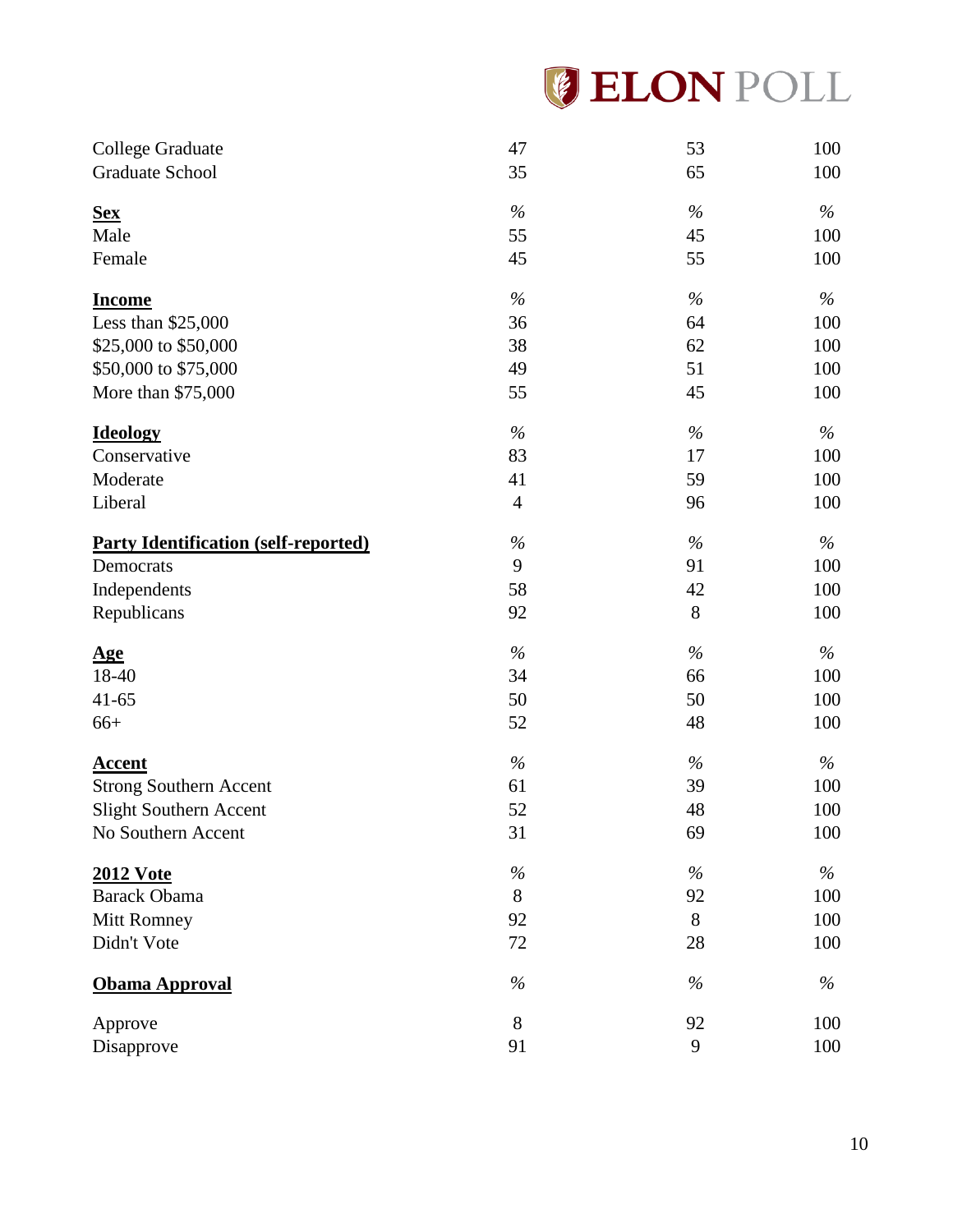

# **Support for HB2**

Do you support or oppose HB2?

# **Support for HB2**

|                                             | <b>Support</b> | <b>Oppose</b> | Neither /<br><b>Don't Know</b> | <b>Total</b> |
|---------------------------------------------|----------------|---------------|--------------------------------|--------------|
| <b>Race</b>                                 | $\%$           | $\%$          | $\%$                           | $\%$         |
| White                                       | 43             | 48            | 9                              | 100          |
| <b>Black</b>                                | 22             | 61            | 16                             | 100          |
| Other                                       | 46             | 47            | 6                              | 100          |
| <b>Education</b>                            | $\%$           | $\%$          | $\%$                           | $\%$         |
| Less than HS                                | 23             | 28            | 49                             | 100          |
| High School / GED                           | 57             | 35            | 8                              | 100          |
| Some College/ AA / Technical                | 49             | 43            | 8                              | 100          |
| <b>College Graduate</b>                     | 35             | 52            | 14                             | 100          |
| <b>Graduate School</b>                      | 21             | 70            | 9                              | 100          |
| <b>Sex</b>                                  | $\%$           | $\%$          | $\%$                           | $\%$         |
| Male                                        | 44             | 45            | 11                             | 100          |
| Female                                      | 36             | 54            | 11                             | 100          |
| <b>Income</b>                               | $\%$           | $\%$          | $\%$                           | $\%$         |
| Less than \$25,000                          | 39             | 48            | 13                             | 100          |
| \$25,000 to \$50,000                        | 39             | 53            | 8                              | 100          |
| \$50,000 to \$75,000                        | 36             | 53            | 10                             | 100          |
| More than \$75,000                          | 41             | 48            | 11                             | 100          |
| <b>Ideology</b>                             | $\%$           | $\%$          | $\%$                           | $\%$         |
| Conservative                                | 61             | 29            | 11                             | 100          |
| Moderate                                    | 32             | 55            | 13                             | 100          |
| Liberal                                     | 17             | 78            | 5                              | 100          |
| <b>Party Identification (self-reported)</b> | $\%$           | $\%$          | $\%$                           | $\%$         |
| Democrats                                   | 23             | 67            | 11                             | 100          |
| Independents                                | 42             | 48            | 10                             | 100          |
| Republicans                                 | 58             | 31            | 11                             | 100          |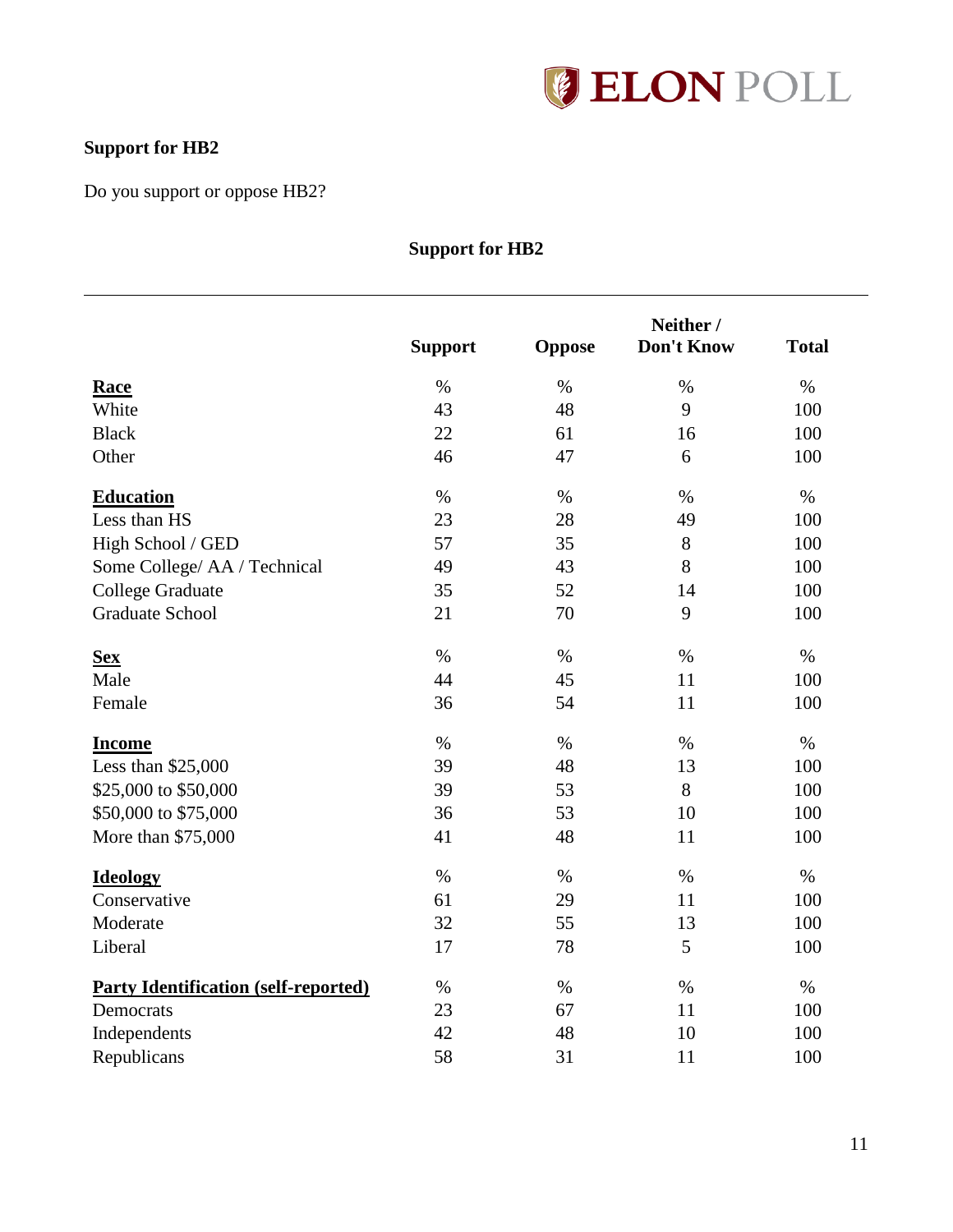

|                                 | <b>Support</b> |               | Neither /<br><b>Don't Know</b> | <b>Total</b> |
|---------------------------------|----------------|---------------|--------------------------------|--------------|
|                                 |                | <b>Oppose</b> |                                |              |
| <u>Age</u>                      | $\%$           | %             | $\%$                           | %            |
| 18-40                           | 28             | 56            | 16                             | 100          |
| $41 - 65$                       | 40             | 50            | 10                             | 100          |
| $66+$                           | 43             | 49            | 9                              | 100          |
| Accent                          | $\%$           | %             | %                              | %            |
| <b>Strong Southern Accent</b>   | 56             | 36            | 9                              | 100          |
| <b>Slight Southern Accent</b>   | 36             | 53            | 11                             | 100          |
| No Southern Accent              | 26             | 61            | 13                             | 100          |
| <b>Governor Vote Intention</b>  | $\%$           | %             | $\%$                           | %            |
| Pat McCrory                     | 66             | 25            | 9                              | 100          |
| Roy Cooper                      | 14             | 77            | 10                             | 100          |
| <b>President Vote Intention</b> | %              | %             | %                              | %            |
| <b>Hillary Clinton</b>          | 16             | 74            | 10                             | 100          |
| Donald Trump                    | 65             | 26            | 9                              | 100          |
| Gary Johnson                    | 27             | 60            | 13                             | 100          |

# **HB2 and McCrory Vote**

Has Governor Pat McCrory's handling of HB2 made you more or less likely to vote to re-elect him as governor?

# **HB2 and McCrory Vote Likelihood**

| <b>More likely</b> | <b>Less likely</b> | N <sub>0</sub><br>difference | Don't<br><b>Know</b> | <b>Total</b>  |
|--------------------|--------------------|------------------------------|----------------------|---------------|
| $\frac{0}{0}$      | $\frac{6}{9}$      | $\frac{6}{6}$                | $\frac{6}{9}$        | $\frac{0}{0}$ |
| 54                 | 8                  | 36                           |                      | 100           |
| 9                  | 62                 | 28                           |                      | 100           |
| 11                 | 19                 | 61                           | 9                    | 100           |
| $\%$               | $\%$               | $\%$                         | $\%$                 | $\%$          |
| 77                 | 3                  | 20                           | 0                    | 100           |
| 13                 | 55                 | 32                           |                      | 100           |
| 35                 | 13                 | 50                           | 3                    | 100           |
| 46                 | 7                  | 33                           | 14                   | 100           |
|                    |                    |                              |                      |               |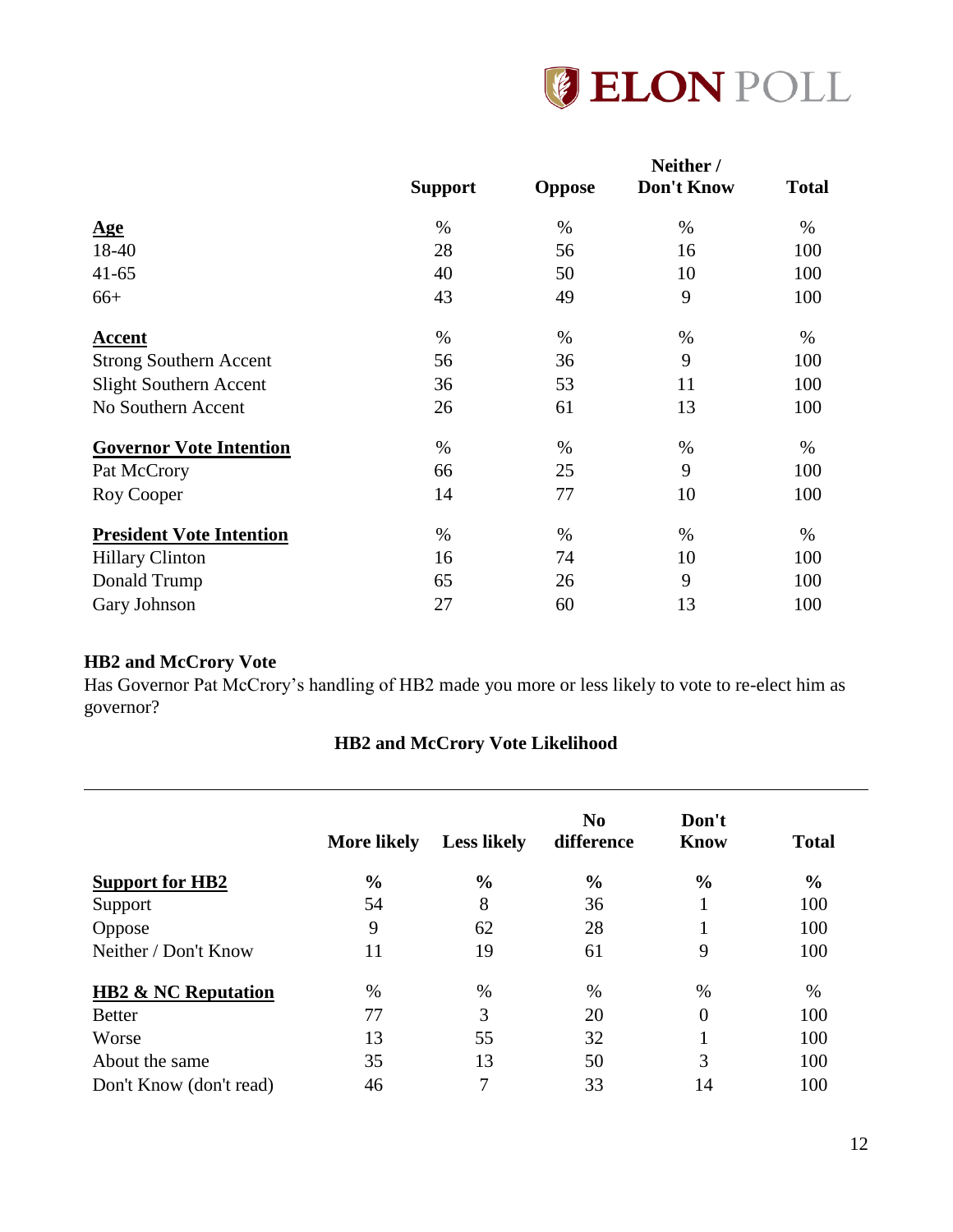

|                                        | <b>More likely</b> | <b>Less likely</b> | N <sub>0</sub><br>difference | Don't<br><b>Know</b> | <b>Total</b> |
|----------------------------------------|--------------------|--------------------|------------------------------|----------------------|--------------|
| <b>Race</b>                            | $\%$               | $\%$               | $\%$                         | $\%$                 | $\%$         |
| White                                  | 31                 | 33                 | 35                           | $\overline{2}$       | 100          |
| <b>Black</b>                           | 9                  | 53                 | 34                           | $\overline{4}$       | 100          |
| Other                                  | 44                 | 30                 | 26                           | $\overline{0}$       | 100          |
| <b>Education</b>                       | $\%$               | $\%$               | $\%$                         | $\%$                 | $\%$         |
| Less than HS                           | 55                 | 15                 | $\boldsymbol{0}$             | 30                   | 100          |
| High School / GED<br>Some College/AA / | 46                 | 15                 | 35                           | $\overline{4}$       | 100          |
| Technical                              | 31                 | 29                 | 39                           | $\mathbf{1}$         | 100          |
| <b>College Graduate</b>                | 21                 | 42                 | 35                           | $\overline{2}$       | 100          |
| <b>Graduate School</b>                 | 14                 | 57                 | 27                           | $\overline{2}$       | 100          |
| <b>Sex</b>                             | $\%$               | $\%$               | $\%$                         | $\%$                 | $\%$         |
| Male                                   | 26                 | 37                 | 36                           | $\mathbf{1}$         | 100          |
| Female                                 | 28                 | 36                 | 34                           | 3                    | 100          |
| <b>Income</b>                          | $\%$               | $\%$               | $\%$                         | $\%$                 | $\%$         |
| Less than $$25,000$                    | 18                 | 36                 | 39                           | $\boldsymbol{7}$     | 100          |
| \$25,000 to \$50,000                   | 25                 | 38                 | 34                           | 3                    | 100          |
| \$50,000 to \$75,000                   | 27                 | 33                 | 39                           | $\boldsymbol{0}$     | 100          |
| More than \$75,000                     | 26                 | 39                 | 34                           | $\mathbf{1}$         | 100          |
| <b>Ideology</b>                        | $\%$               | $\%$               | $\%$                         | $\%$                 | $\%$         |
| Conservative                           | 51                 | 9                  | 38                           | $\boldsymbol{2}$     | 100          |
| Moderate                               | 15                 | 43                 | 39                           | $\overline{2}$       | 100          |
| Liberal                                | 5                  | 73                 | 20                           | $\overline{2}$       | 100          |
| <b>Party ID (Self-Reported)</b>        | $\%$               | $\%$               | $\%$                         | $\%$                 | %            |
| Democrats                              | 11                 | 57                 | 28                           | 4                    | 100          |
| Independents                           | 29                 | 34                 | 36                           | $\boldsymbol{0}$     | 100          |
| Republicans                            | 44                 | 14                 | 40                           | $\mathbf{2}$         | 100          |
| <u>Age</u>                             | $\%$               | $\%$               | $\%$                         | $\%$                 | $\%$         |
| 18-40                                  | 23                 | 39                 | 39                           | $\theta$             | 100          |
| $41 - 65$                              | 27                 | 36                 | 36                           | $\boldsymbol{2}$     | 100          |
| $66+$                                  | 30                 | 38                 | 30                           | 3                    | 100          |
| <b>Governor Vote Intention</b>         | $\%$               | $\%$               | $\%$                         | $\%$                 | $\%$         |
| Pat McCrory                            | 52                 | $\overline{4}$     | 42                           | $\mathbf{2}$         | 100          |
| Roy Cooper                             | $\mathbf{2}$       | 71                 | 24                           | $\overline{2}$       | 100          |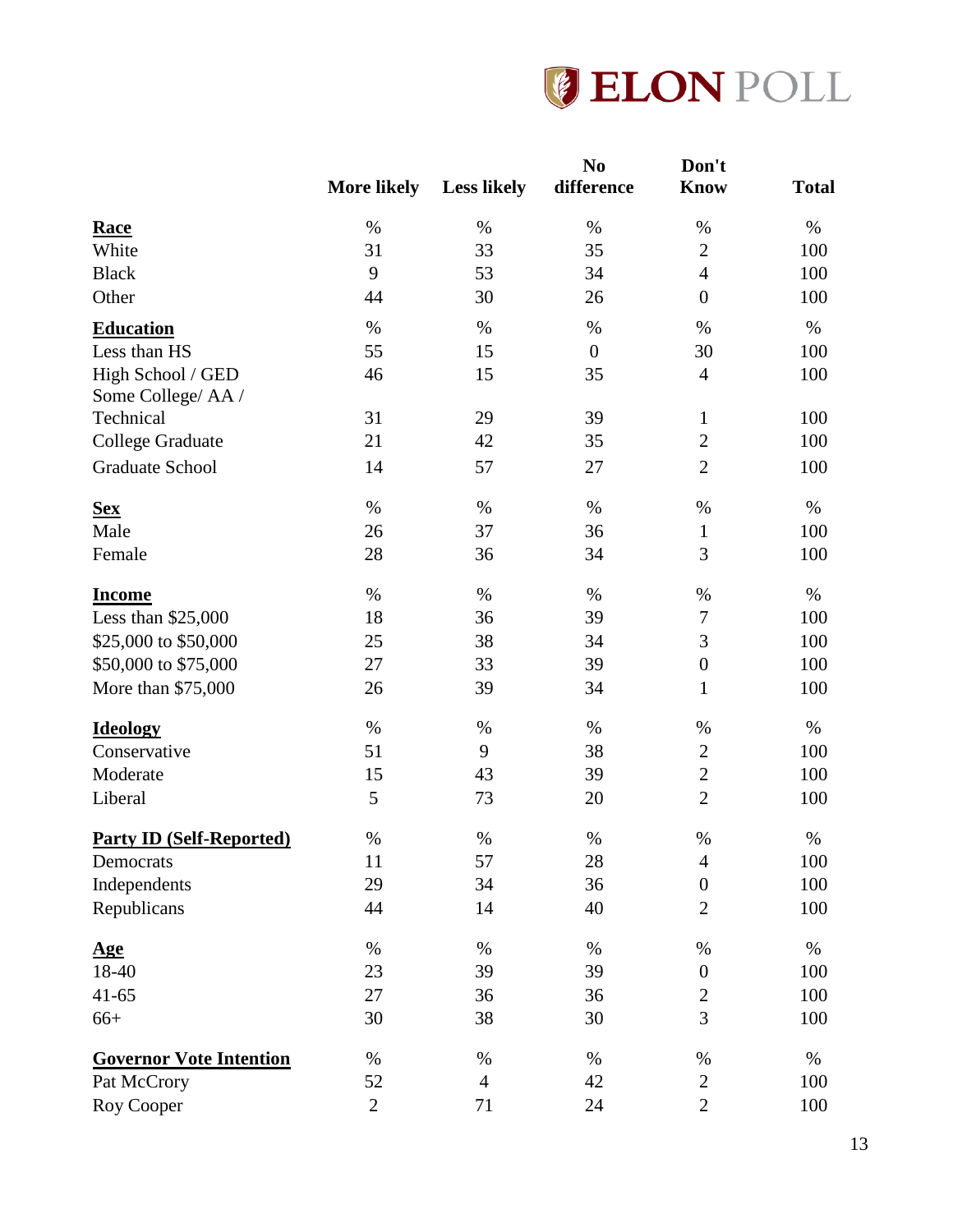

# **HB2 and NC Reputation**

Regardless of what you think about HB2 itself, do you think the national reputation of North Carolina is better, worse, or about the same since HB2 was passed?

|                                      | <b>Better</b>  | <b>Worse</b> | <b>About the</b><br>same | Don't<br><b>Know</b> | <b>Total</b> |
|--------------------------------------|----------------|--------------|--------------------------|----------------------|--------------|
| <b>Support for HB2</b>               | $\%$           | $\%$         | $\%$                     | $\%$                 | $\%$         |
| Support                              | 23             | 36           | 34                       | $\boldsymbol{7}$     | 100          |
| Oppose                               | 3              | 80           | 13                       | 3                    | 100          |
| Neither / Don't Know                 | 5              | 56           | 29                       | 10                   | 100          |
| <b>HB2 &amp; McCrory Vote Effect</b> | $\%$           | $\%$         | $\%$                     | $\%$                 | $\%$         |
| More likely                          | 33             | 28           | 30                       | 9                    | 100          |
| Less likely                          | $\mathbf{1}$   | 90           | 8                        | $\mathbf{1}$         | 100          |
| No difference                        | 6              | 54           | 33                       | 5                    | 100          |
| <b>Race</b>                          | $\%$           | $\%$         | $\%$                     | $\%$                 | $\%$         |
| White                                | 13             | 59           | 22                       | 5                    | 100          |
| <b>Black</b>                         | $\overline{4}$ | 69           | 26                       | $\mathbf{1}$         | 100          |
| Other                                | 11             | 45           | 33                       | 11                   | 100          |
| <b>Education</b>                     | $\%$           | $\%$         | $\%$                     | $\%$                 | $\%$         |
| Less than HS                         | 13             | 63           | 15                       | 10                   | 100          |
| High School / GED                    | 17             | 44           | 28                       | 12                   | 100          |
| Some College/ AA / Technical         | 18             | 56           | 23                       | $\overline{4}$       | 100          |
| <b>College Graduate</b>              | $\tau$         | 61           | 27                       | 5                    | 100          |
| <b>Graduate School</b>               | 5              | 79           | 14                       | $\overline{2}$       | 100          |
| <b>Sex</b>                           | $\%$           | $\%$         | $\%$                     | $\%$                 | $\%$         |
| Male                                 | 15             | 58           | 23                       | $\overline{4}$       | 100          |
| Female                               | 8              | 62           | 23                       | 6                    | 100          |
| <b>Income</b>                        | $\%$           | $\%$         | $\%$                     | $\%$                 | $\%$         |
| Less than \$25,000                   | 8              | 59           | 28                       | 5                    | 100          |
| \$25,000 to \$50,000                 | 11             | 57           | 26                       | 6                    | 100          |
| \$50,000 to \$75,000                 | 14             | 67           | 18                       | $\overline{2}$       | 100          |
| More than \$75,000                   | 10             | 59           | 25                       | 6                    | 100          |

# **HB2 and NC Reputation**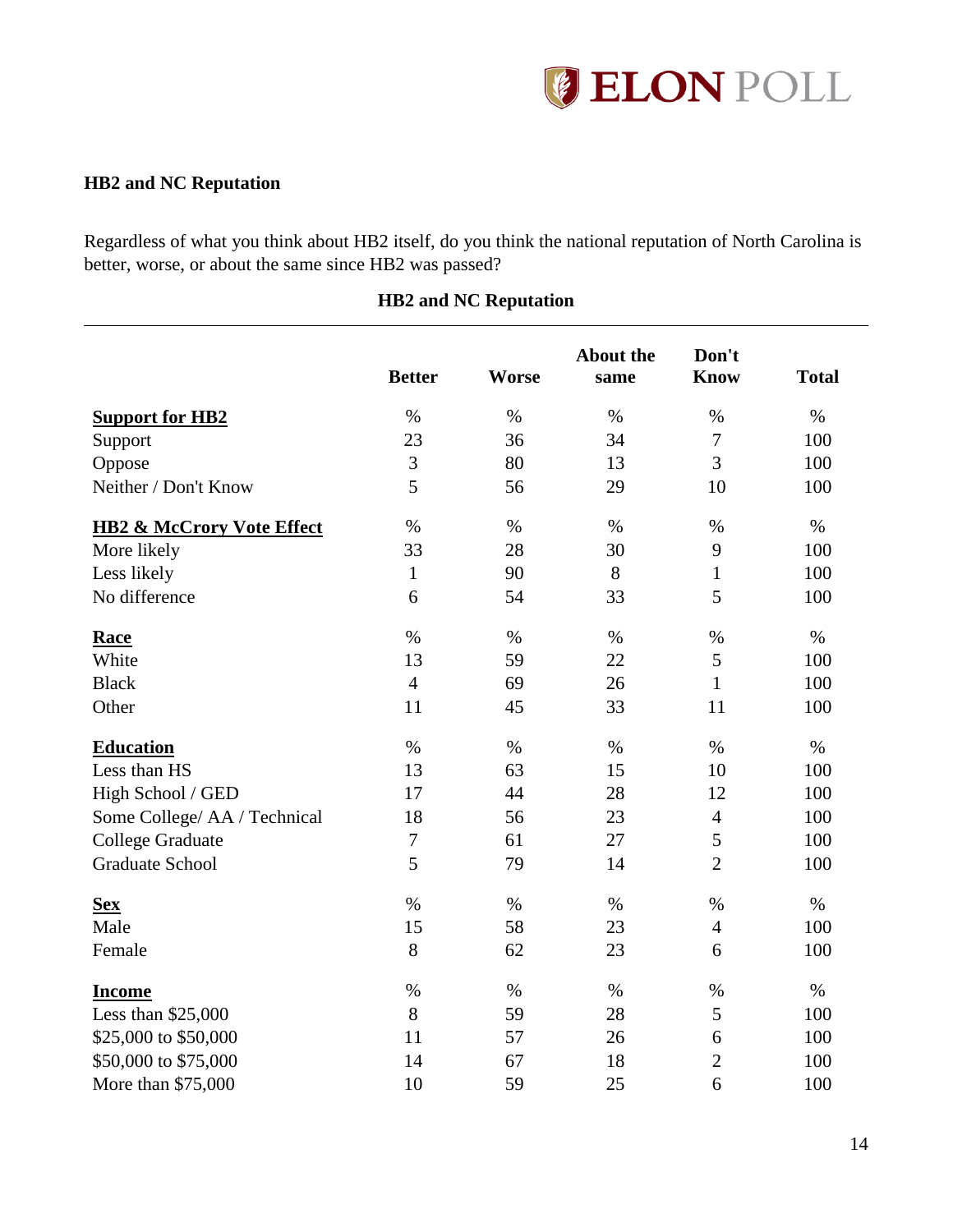

|                                 | <b>Better</b>  | <b>Worse</b> | <b>About the</b><br>same | Don't<br><b>Know</b> | <b>Total</b> |
|---------------------------------|----------------|--------------|--------------------------|----------------------|--------------|
|                                 |                |              |                          |                      |              |
| <b>Ideology</b>                 | $\%$           | $\%$         | $\%$                     | $\%$                 | $\%$         |
| Conservative                    | 24             | 37           | 33                       | 7                    | 100          |
| Moderate                        | 6              | 69           | 21                       | $\overline{4}$       | 100          |
| Liberal                         | $\overline{0}$ | 86           | 8                        | 6                    | 100          |
| <b>Party ID (Self-Reported)</b> | $\%$           | $\%$         | $\%$                     | $\%$                 | $\%$         |
| Democrats                       | 5              | 75           | 18                       | 3                    | 100          |
| Independents                    | 13             | 62           | 20                       | 5                    | 100          |
| Republicans                     | 17             | 41           | 34                       | 8                    | 100          |
| <u>Age</u>                      | $\%$           | $\%$         | $\%$                     | $\%$                 | $\%$         |
| 18-40                           | 11             | 65           | 22                       | 3                    | 100          |
| $41 - 65$                       | 11             | 60           | 25                       | 5                    | 100          |
| $66+$                           | 13             | 60           | 22                       | 6                    | 100          |
| <b>Accent</b>                   | $\%$           | $\%$         | $\%$                     | $\%$                 | $\%$         |
| <b>Strong Southern Accent</b>   | 17             | 48           | 27                       | $8\,$                | 100          |
| Slight Southern Accent          | 10             | 66           | 21                       | 3                    | 100          |
| No Southern Accent              | 8              | 66           | 22                       | 5                    | 100          |
| <b>Governor Vote Intention</b>  | $\%$           | $\%$         | $\%$                     | $\%$                 | $\%$         |
| Pat McCrory                     | 21             | 37           | 34                       | 9                    | 100          |
| Roy Cooper                      | $\overline{2}$ | 84           | 13                       | $\mathbf{1}$         | 100          |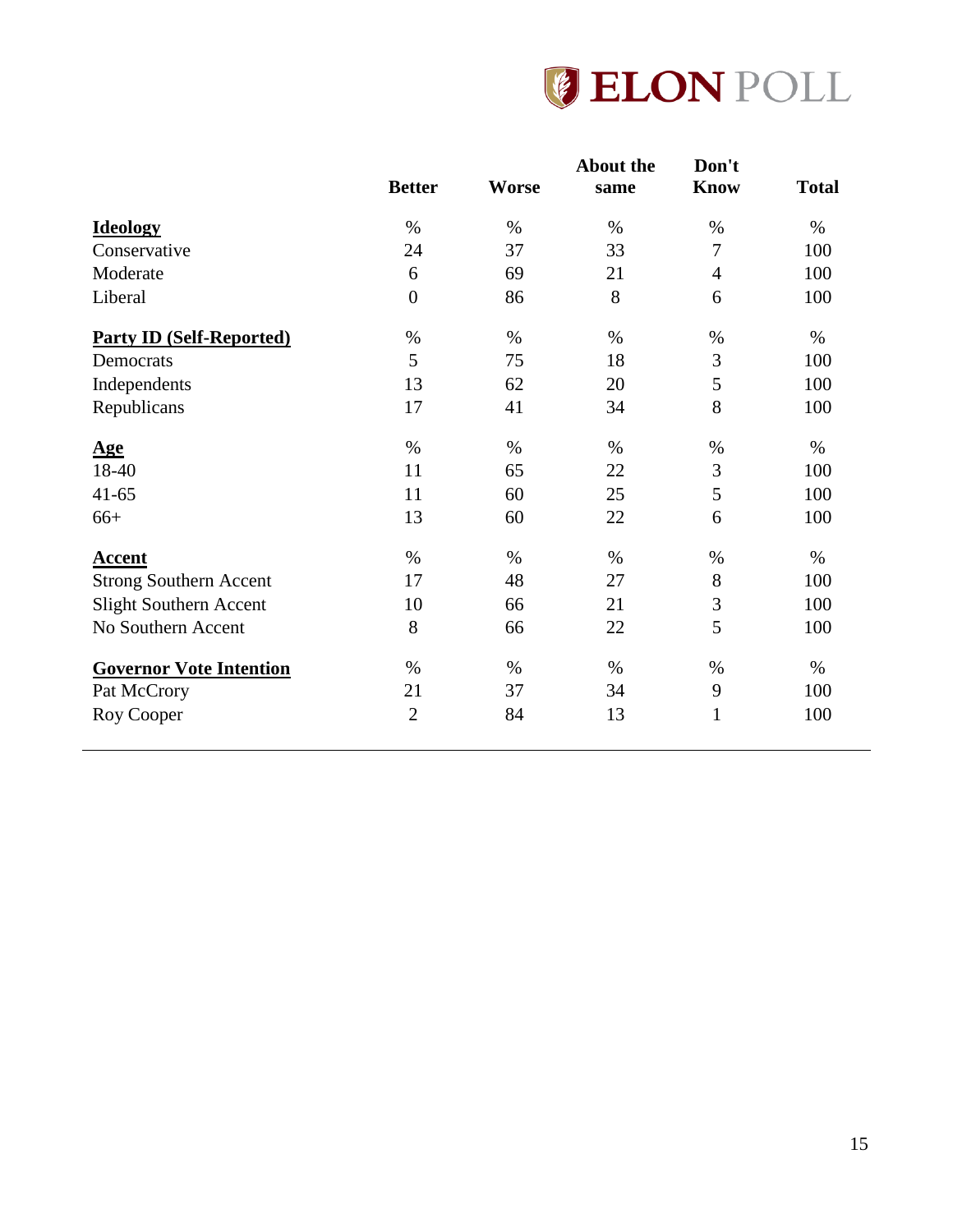

# **Question Ordering**

- Introduction
	- o Introductory screen
- Vote Choice
	- o Presidential Race: Clinton v. Trump v. Johnson
		- Undecided Probe
		- **Johnson Probe**
	- o Governor's Race: McCrory v. Cooper v. Cecil
		- Undecided Probe
		- Cecil Probe
	- o Senate Race: Burr v. Ross v. Haugh
		- Undecided Probe
		- **Haugh Probe**
- Presidential Election Issues
	- o Great Again: Was there a better time in U.S.?
		- Great Again: Which decade?
		- Great Again: Why?
	- o Trump or Clinton Better for Group
		- Poor people
		- Middle class people
		- $\blacksquare$  Rich people
		- **African Americans**
		- **Whites**
		- **Hispanics or Latinos**
		- $Men$
		- Women
	- o Better or Worse Candidate Than Usual
		- Clinton
		- $Trump$
	- o First Female President
	- o Obama or Putin: Who's a better leader?
- House Bill 2
	- o Heard about HB2
	- o Support for HB2
	- o HB2 and Support for McCrory
	- o HB2 affects NC's national reputation
- Split Ticket Voting
	- o Split President and Governor Votes: One Reason Why
	- o Split President and Senator Votes: One Reason Why
- Physically Health Enough: Clinton and Trump (randomized order)
- Disclosed Enough Health Information: Clinton and Trump (randomized order)
- Vote Likelihood
	- o Voted for Romney or Obama in 2012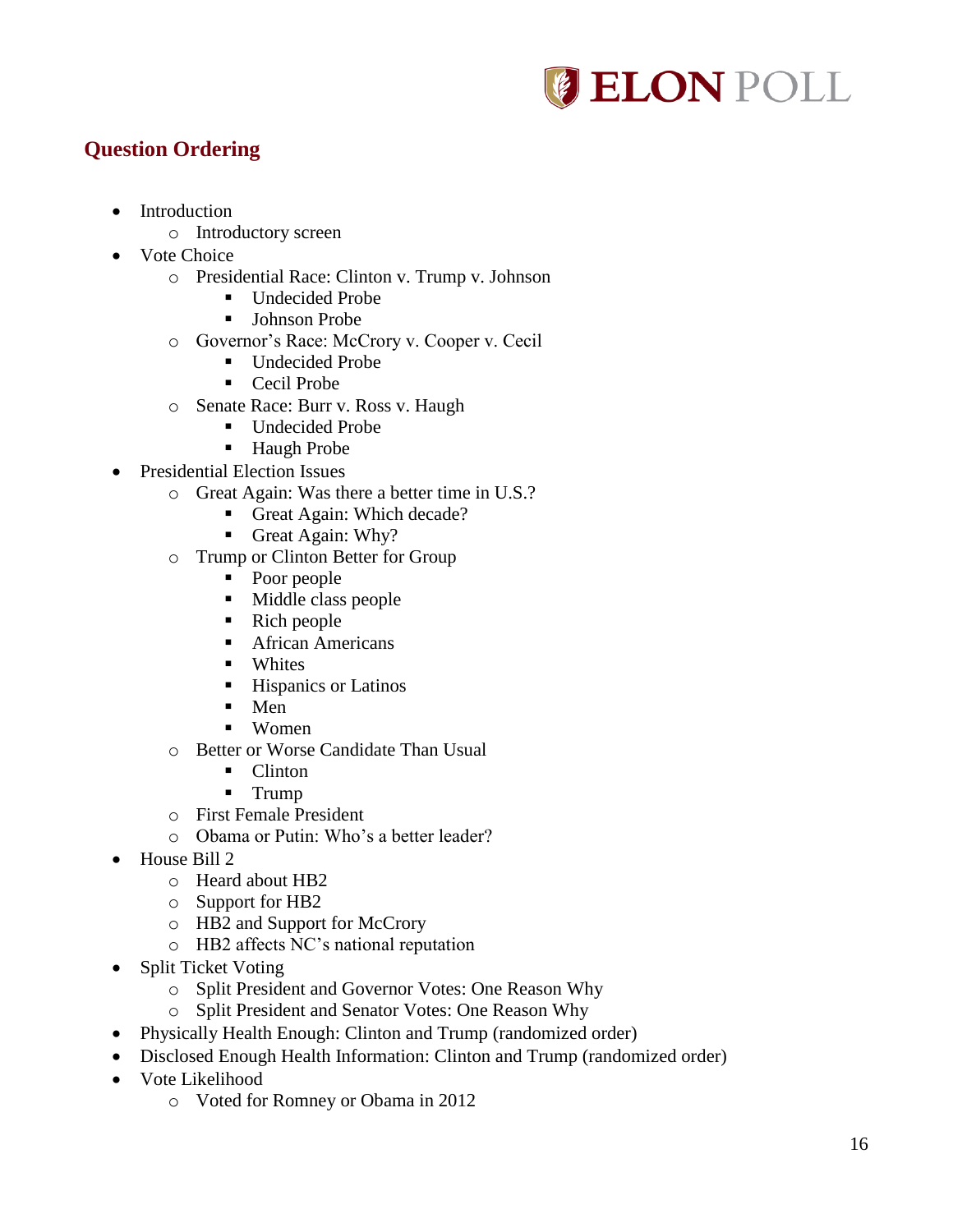

- o Plan to Vote in 2016
- o Vote Certainty
- o Know Their Precinct
- Party and Ideology
	- o Obama Approval
	- o Self-Reported Party Identification
	- o Ideology
- Demographics
	- o Education
	- o Age
	- o Income
	- o Race
	- o Own landline [cell #s only]
	- o Own cell [landline #s only]
- Post-Interview Questions
	- o Interviewer-Assessed Gender
	- o Interviewer-Assessed Southern Accent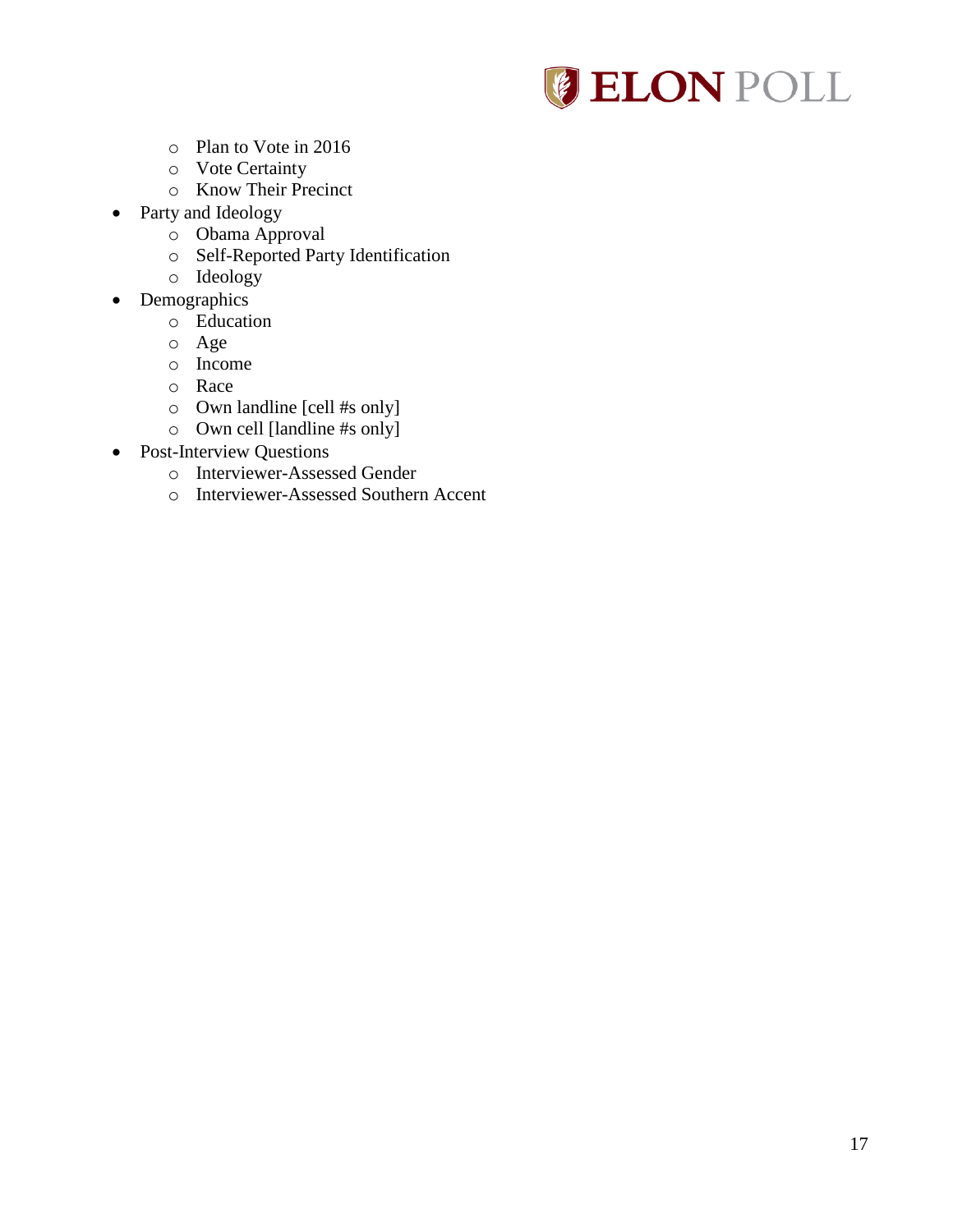

# **Methodological Information**

| Dates in the field: September 12-16, 2016 |                                                                          |  |  |
|-------------------------------------------|--------------------------------------------------------------------------|--|--|
|                                           |                                                                          |  |  |
|                                           |                                                                          |  |  |
| Confidence Level: 95%                     |                                                                          |  |  |
|                                           | Weighting Variables: Age, Race, and Sex, Registered Party Identification |  |  |

### *Procedure*

The Elon University Poll uses a random sample of North Carolina voters with telephones and wireless (cell) telephone numbers.

For the administration of surveys, the Elon University Poll uses CATI system software (Computer Assisted Telephone Interviewing). We attempt to reach each working telephone number in the sample up to three times. We only interview residents of North Carolina who are over 18. In compliance with FCC rules, each phone number was dialed manually by a human interviewer.

The Elon University Poll conducted the survey in English. Live interviewers called from 4:30 pm to 9:30 pm on Monday to Thursday (9/12-9/15) and 3:00 pm to 8:00 pm on Friday 9/16.

Please direct questions about the Elon University Poll's methodology to the Director of the Elon University Poll, Dr. Jason Husser at 336-278-5239 or [jhusser@elon.edu.](mailto:jhusser@elon.edu)

### *Weighting*

Weights were generated using a technique known as iterative proportional fitting, also known as raking. We typically weight results from the Elon University Poll on multiple demographic characteristics. In the case of this survey, our target population was registered voters in North Carolina. We weighted results to reflect official statistics about registered voters provided by the North Carolina State Board of Elections.

The weight variables were race, gender, and registered party identification. Note that registered party differs significantly from self-identified party identification, which is more of a psychological attachment than a stable demographic. Age was weighted so that respondents over 65 composed no more than 35% of our sample.

Because the sample was from the voter registration list rather than a random digit dial, we did not weight on phone usage (as is our practice with RDD surveys), largely because CDC parameters of phone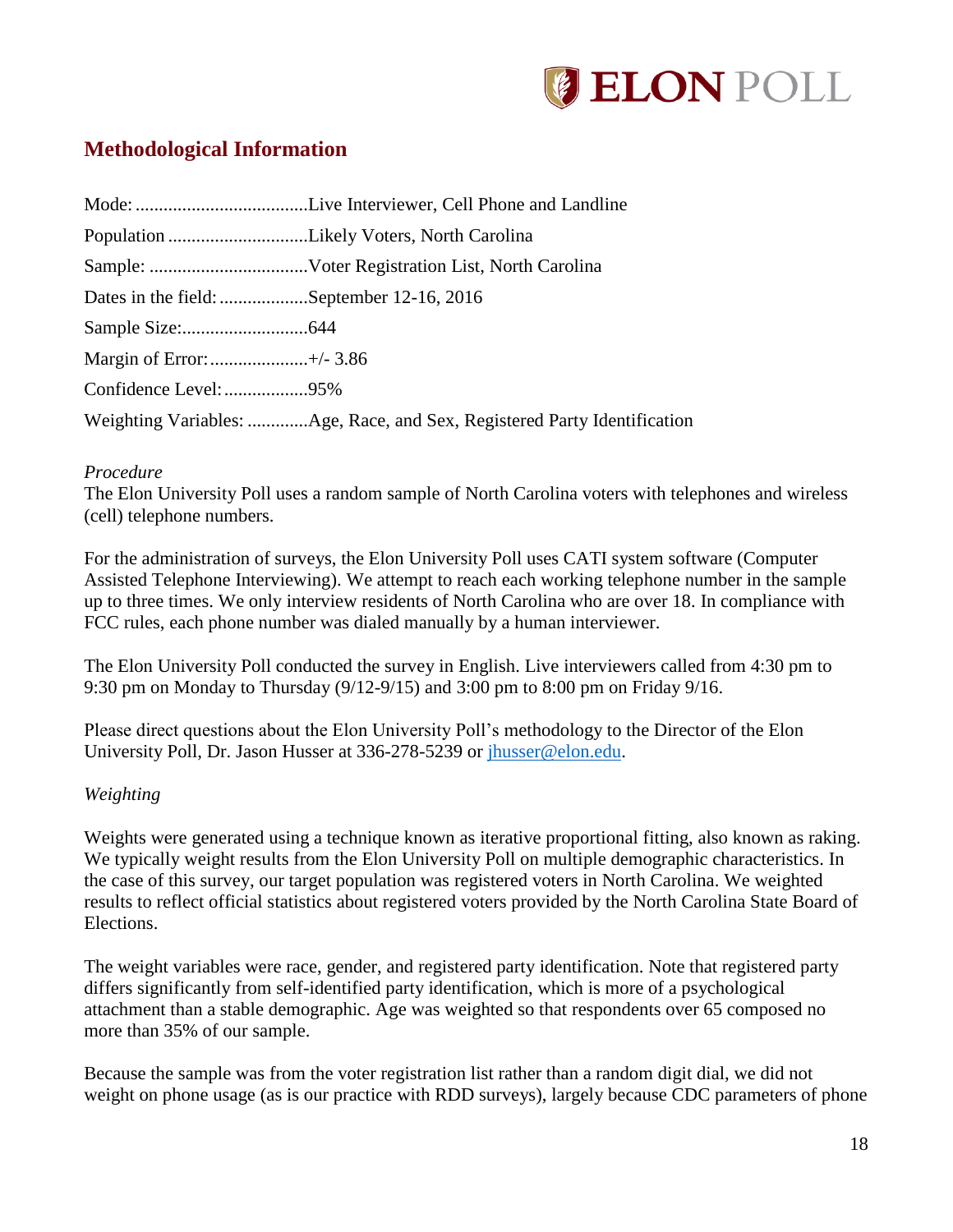

usage are reflective of the general population rather than registered voters alone. However, phone usage (reported in the topline) is roughly approximate CDC estimates for all North Carolina Residents.

|                                   | <b>NC SOBE Parameter</b> | <b>Unweighted Sample</b> | <b>Weighted Sample</b> |
|-----------------------------------|--------------------------|--------------------------|------------------------|
|                                   |                          | (Registered Voters)      | (Registered Voters)    |
| Sex : Male                        | 45.7%                    | 39%                      | 45.7%                  |
| Sex: Female                       | 54.3%                    | 61%                      | 54.3%                  |
| <b>Registered Party: Democrat</b> | 40.1%                    | 41.4%                    | 40.1%                  |
| Registered Party: Republican      | 30.4%                    | 35.6%                    | 30.4%                  |
| Registered Party: Unaffiliated    | 29.5%                    | 23.0%                    | 29.5%                  |
| Race: White                       | 68.4%                    | 80.1%                    | 70.7%                  |
| Race: Black                       | 21.8%                    | 17.7%                    | 22.5%                  |
| Race: Not Black or White          | 9.8%                     | 2.2%                     | 6.8%                   |

The table below presents key sample parameter before and after weighting.

Final results in the topline above deviate from these parameters because the sample was later restricted to likely voters from the larger sample of registered voters.

## *Design Effects*

The standard error of an estimate for a simple random sample is different from the standard error of an estimate based on a weighted sample. This is referred to as a design effect. For example the overall design effect for the final weights for the sample of *Likely Voters in North Carolina* was 1.089. So an adjusted margin of error for that sample that takes into account the design effect of a survey would be  $+/- 4.2$  instead of  $+/- 3.86$ .

# *Likely Voter Screen*

We completed 799 interviews of registered voters in North Carolina. This report is limited to the 644 likely voters we identified from those initial interviews. In order for a respondent to qualify as a likely voter, they had to say they planned to vote in November, that they were absolutely certain they planned to vote and that they knew the precinct where they would vote.

### *Completion Criteria*

An interview is complete only if a respondent progresses through the entire survey. Respondents who hang up before completing the last question or who refuse to more than 10 % of the questions are incompletes.

### *Support for Transparency*

The Elon University Poll supports transparency in survey research and is a charter member of the American Association for Public Opinion Research Transparency Initiative, which is a program promoting openness and transparency about survey research methods and operations among survey research professionals and the industry. All information about the Elon University Poll that we released to the public conforms to reporting conventions recommended by the American Association for Public Opinion Research and the National Council on Public Polls.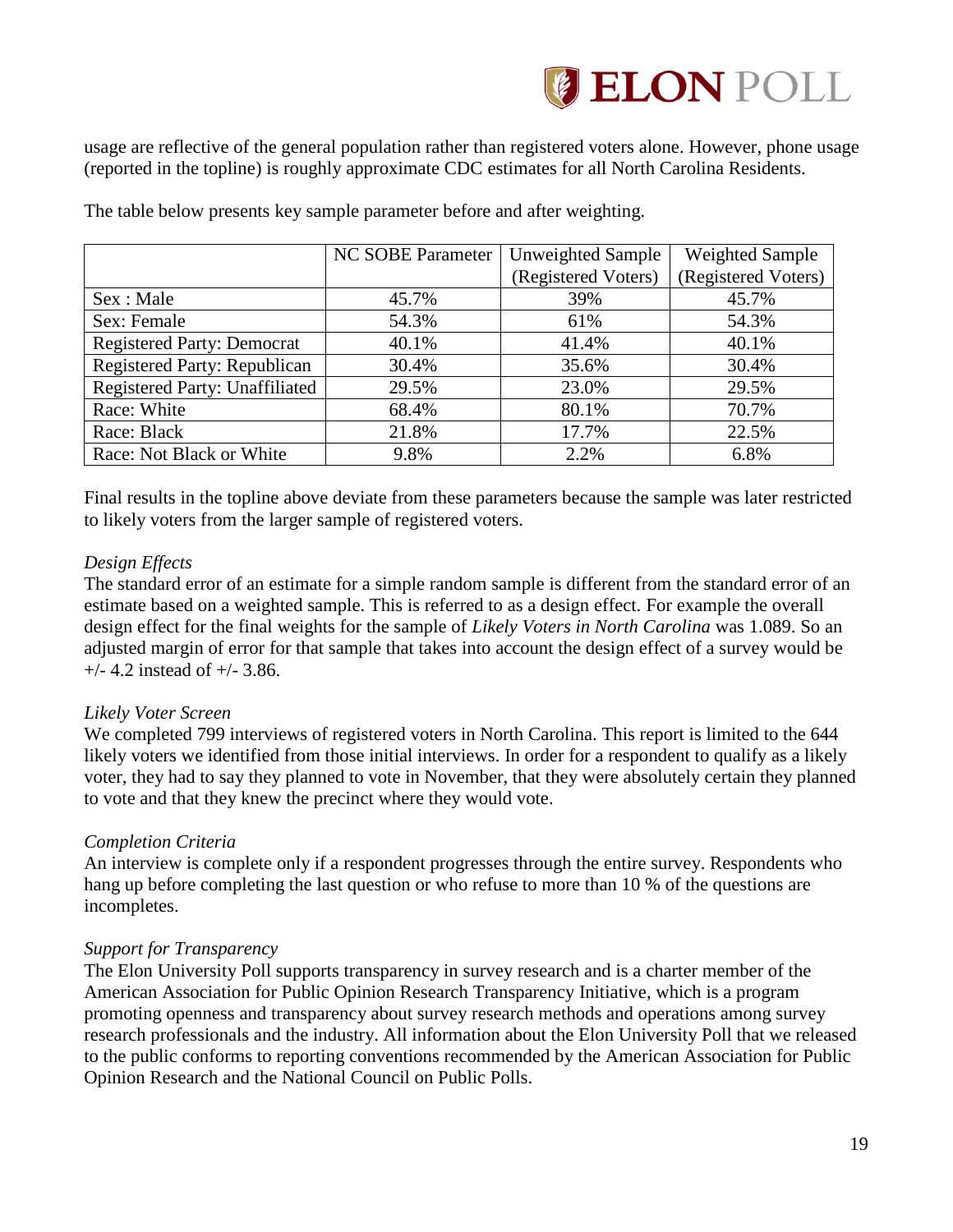

## *Question Construction and Question Order*

In releasing survey results, the Elon University Poll provides the questions as worded and the order in which respondents receive these questions. In some cases question ordering rotates to avoid biases. In an effort to provide neutral, non-biased questions, we attempt to observe conventional question wording and question order protocols in all of our polls. In order to avoid recency or primacy effects, we randomize candidate names and directional response options (e.g. support / oppose) within the text of each question. We pretest every questionnaire multiple times before entering the field.

#### *Branching Questions*

For many questions with multiple response options, we program our surveys to branch into a secondary probing question.

### *"Don't Know" & "Refused" Response Options*

All questions include an option for respondents to volunteer "Don't Know" or to refuse. Unless otherwise noted, interviewers do not prompt "don't know" responses.

### **Frequently Asked Questions**

### **1. Who pays for the Elon University Poll?**

Elon University fully funds the Elon University Poll. The poll operates under the auspices of the College of Arts and Sciences at Elon University, led by Dean Gabie Smith. The Elon University administration, led by Dr. Leo Lambert, president of the university, fully supports the Elon University Poll as part of its service commitment to state, regional, and national constituents. Because of this generous support, the Elon University poll does not engage in any contract work. This permits the Elon University Poll to operate as a neutral, non-biased, non-partisan resource.

### **2. Does the Elon University Poll favor a certain party?**

The Elon University Poll is an academic, non-partisan survey. We do not engage or work with any political candidates or parties. We employ best practices to ensure the results are not biased.

### **3. Where do you get your numbers?**

We obtain a random sample of the North Carolina registered voter list from Survey Sample International (SSI). SSI enhances this list to provide up-to-date phone numbers for voters.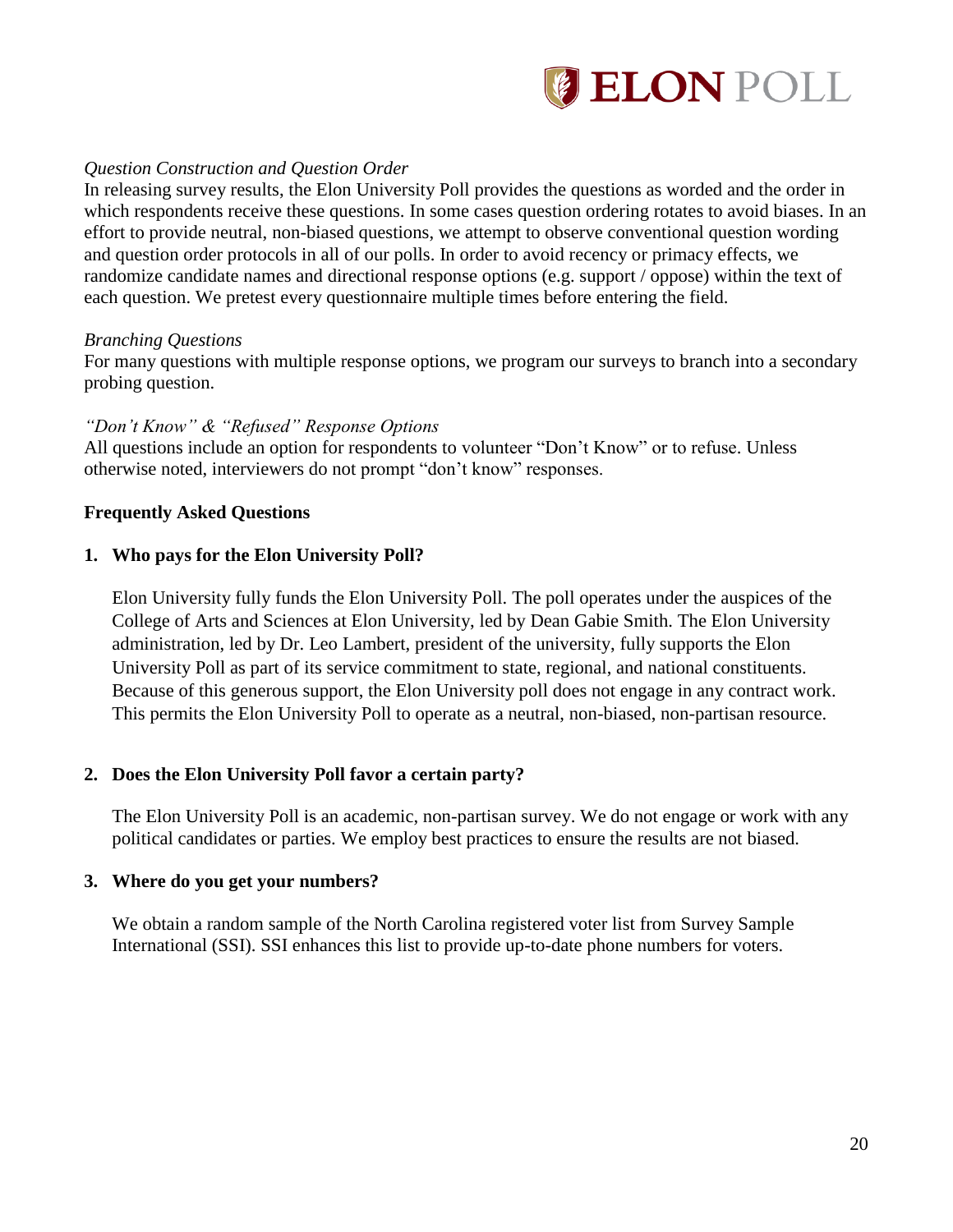

## **4. How many times do you call a number before giving up?**

We will attempt to call each working number up to three times before removing it from the sample.

#### **5. Do you call both cell phones and land lines?**

Yes. We use a mixed sample of both cell phones and landlines.

#### **6. Do you report non-response rates?**

Yes. We report non-response rates based on AAPOR guidelines. The response rate for the September 12-16, 2016 poll was 9%. The response rate is calculated using the American Association of Public Opinion Research (AAPOR) formula RR4.

#### **7. Do you weight the data?**

Yes. We apply weights to the data. An iterative proportional fitting algorithm generates weights based on Census and CDC population parameters of residents in North Carolina. Registered voter screens sometimes cause final weighted variables to not match those parameters exactly, which is intended.

#### **8. Do you randomize response options?**

Yes. We rotate the order of candidate names in all applicable questions. We also rotate order of text for other questions, such as those that include response options such as "more" and "less." Furthermore, we rotate the order of some questions themselves if we suspect the order of a question could bias results.

### **9. How are students involved in the Elon University Poll?**

Elon University students are involved with the survey as part of the University's commitment to civic engagement and experiential learning where "students learn through doing." Student interviewers receive training prior to engaging in interviewing. A team of student polling associates assists the director with data collection.